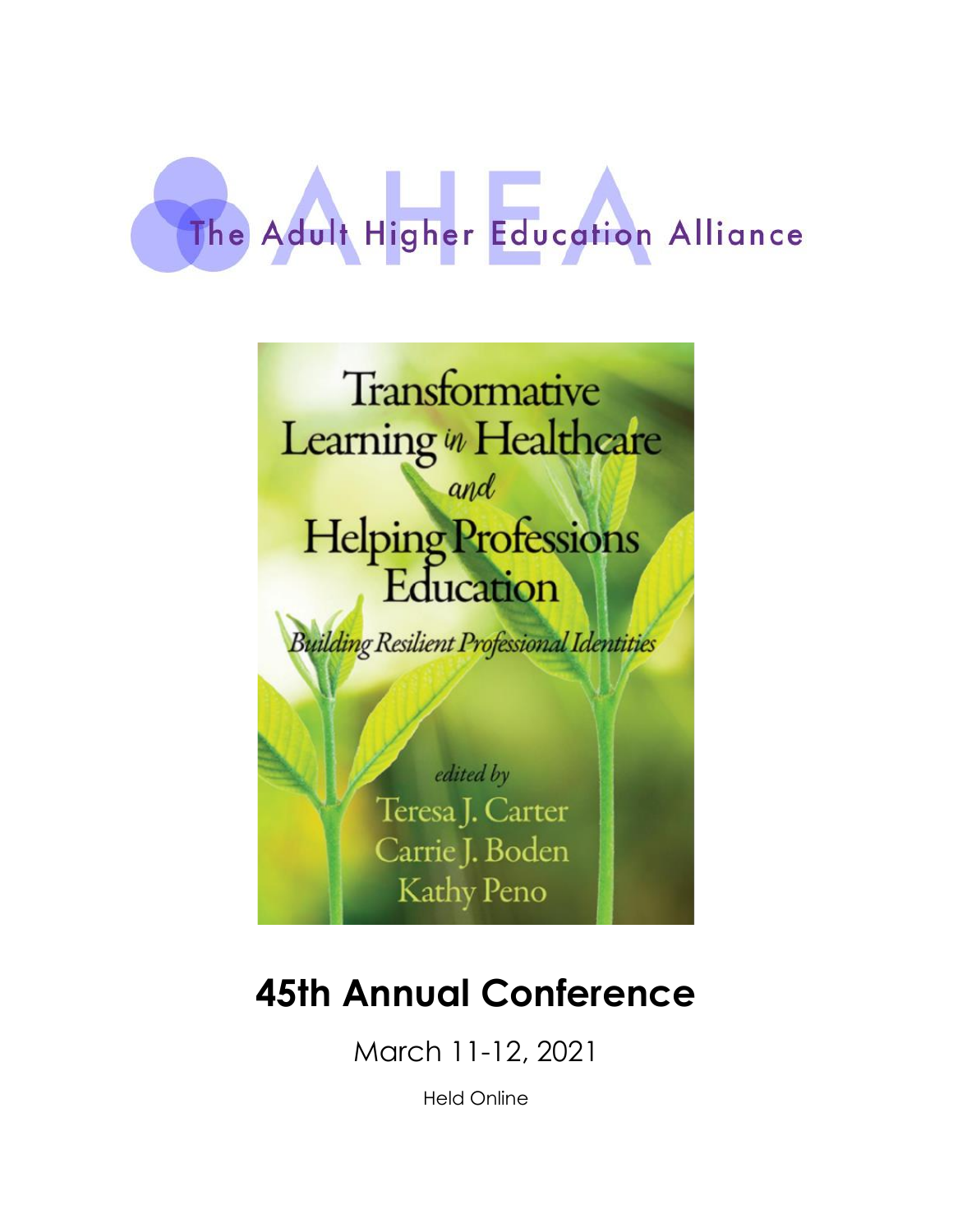## **Table of Contents**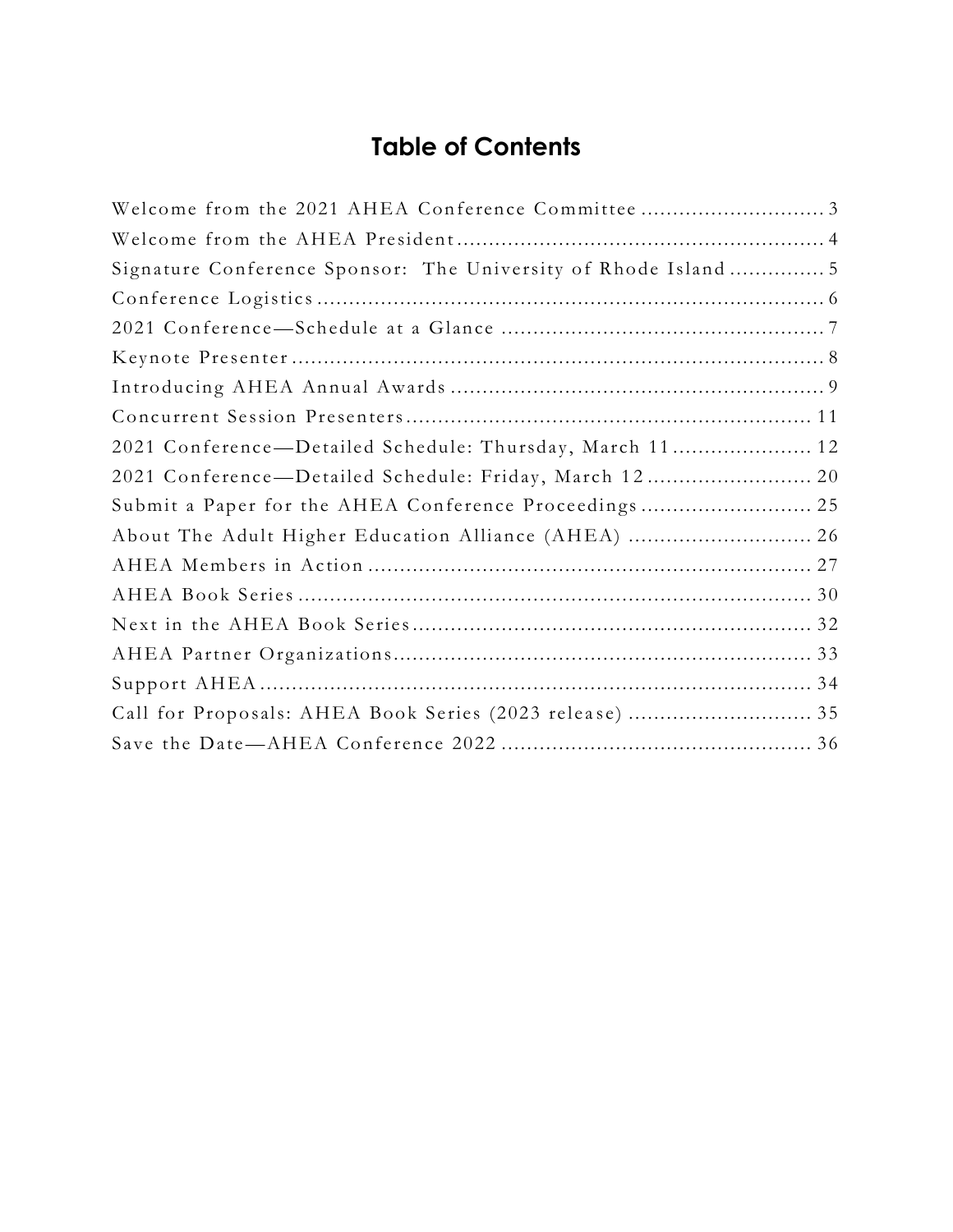## <span id="page-2-0"></span>**Welcome from the 2021 AHEA Conference Committee**

Welcome to AHEA's 45th Annual Conference….and our first-ever online conference! This has been a year like no other, hasn't it? We're gathering in a new way. Using technology in a new way. Understanding the world in a new way.

Has there ever been a better time to talk about transformative learning?

We draw our theme from the book *Transformative Learning in Healthcare and Helping Professions Education: Building Resilient Professional Identities*. At the end of a year where we have all developed a greater appreciation for the challenges facing those working in healthcare and helping professions, this book explores the nature of professional identity formation by examining ways that professionals in training can thrive amid the challenges of today's stressful practice environments. First-hand stories of resilience illustrate how learners, as well as educators in these professions, are addressing adversity, career decision-making, service to the underserved, and the self-care needed to provide excellent care for others. The prominence of transformative learning within adult learning theory is illustrated for its potential to revise the meaning that learners make of their experiences and open new possibilities for renewed vitality in professional education and practice environments. The importance of fostering learning that is transformative has never been more important than it is today for those who work in these demanding professions.

We hope that our time together will benefit you as you network and learn from other adult educators. Thank you for joining us for this year's conference.

#### **AHEA Board Members 2019-2020**

Kathy Peno, President Lauren Murray-Lemon, President-Elect Jeff Aulgur, Past President Matthew Lonam, Treasurer Tennille Lasker-Scott, Secretary Jane Northup, Director-at-Large Rita Kenahan, Director-at-Large Edith Gnanadass, Director-at-Large Joann Olson, Director of AHEA Book Series Oluwakemi Elufiede, 2020 Proceedings Co-Editor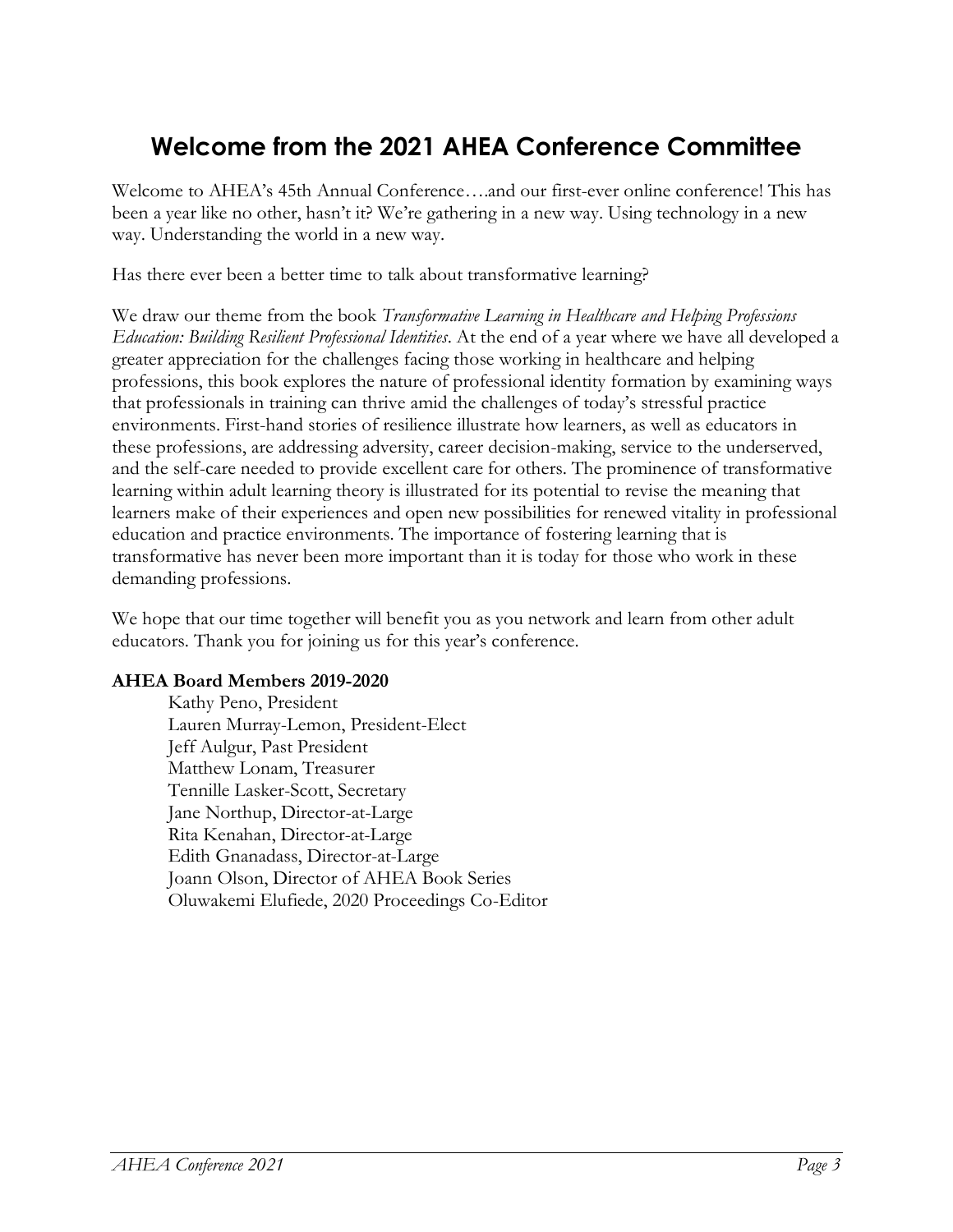## **Welcome from the AHEA President**

<span id="page-3-0"></span>

Dear Colleagues:

On behalf of the Adult Higher Education Alliance, welcome to the 44th AHEA Annual Conference. Last year, as we left the Morgridge Reading Center on the campus of the University of Central Florida, we were just beginning to hear phrases like "novel coronavirus" and "travel advisories." Words like "pandemic" or "social distancing" were unheard of, and who could have predicted how many times we would hear the word "unprecedented" in the days and months to come? And, of course, it is important to recognize the sacrifice of so many frontline workers and the loss experience by so many in the year since we last gathered.

Like so many things this year, we're doing the conference in a different way. We're meeting online,

taking advantage of the technology skills we have all developed in the last year. (And the irony that last year's conference included a "technology test kitchen" session is not lost on me.) We're excited to be "gathering" in this way for this year. We also hope against hope that it will be safe to gather in person next year! Regardless of venue, we have a rich schedule of presentations for this year's conference. We also hope you will take the opportunity to engage with your colleagues to expand your network in our field of study. We even have a couple of networking "breakout rooms" set aside for you to do exactly that.

This year's conference theme, transformative learning, is based on the 2020 book in the AHEA Book Series: *Transformative Learning in Healthcare and Helping Professions Education: Building Resilient Professional Identities*. The book and the conference highlights what we have all experienced this year: lifelong learning is the key to becoming resilient in challenging times.

It is an honor to serve as the president of the AHEA, as it is to collaborate with your colleagues who serve on the AHEA board of directors. During your time at the conference, please share your thoughts and ideas with me or any member of the board. AHEA is a member-driven and 100% volunteer organization. We truly desire your guidance and feedback to meet the needs of our membership. Thank you again for your attendance and, if applicable, presentation at this year's conference.

Kathy Peno, Ph.D. President, AHEA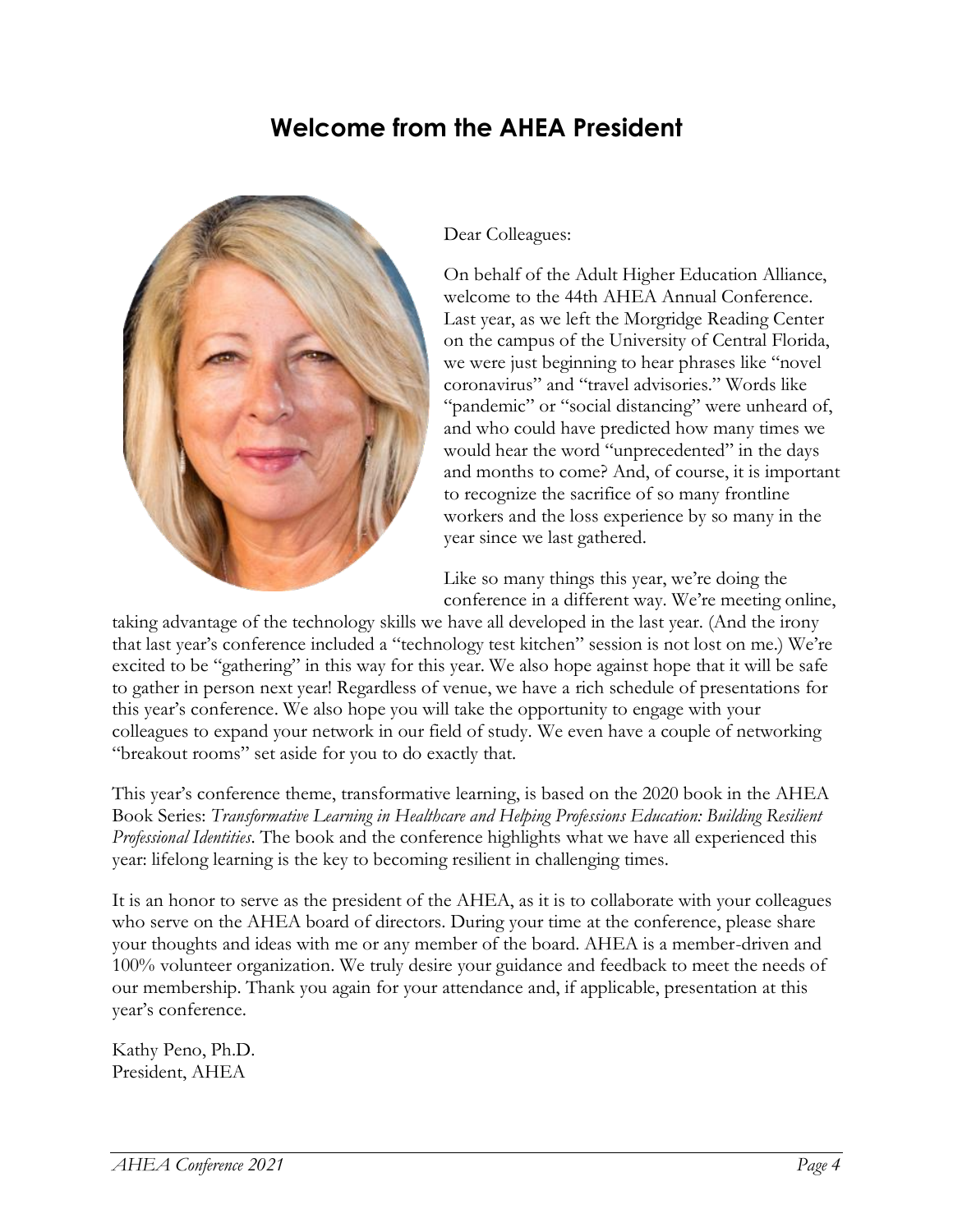**Signature Conference Sponsor: The University of Rhode Island**

<span id="page-4-0"></span>

The University of Rhode Island's Alan Shawn Feinstein College of Education and Professional Studies

is proud to sponsor the AHEA Conference by providing each AHEA member a copy of the book

*Transformative Learning in Healthcare and Helping Professions Education*

Edited by Teresa J. Carter, Carrie J. Boden, and Kathy Peno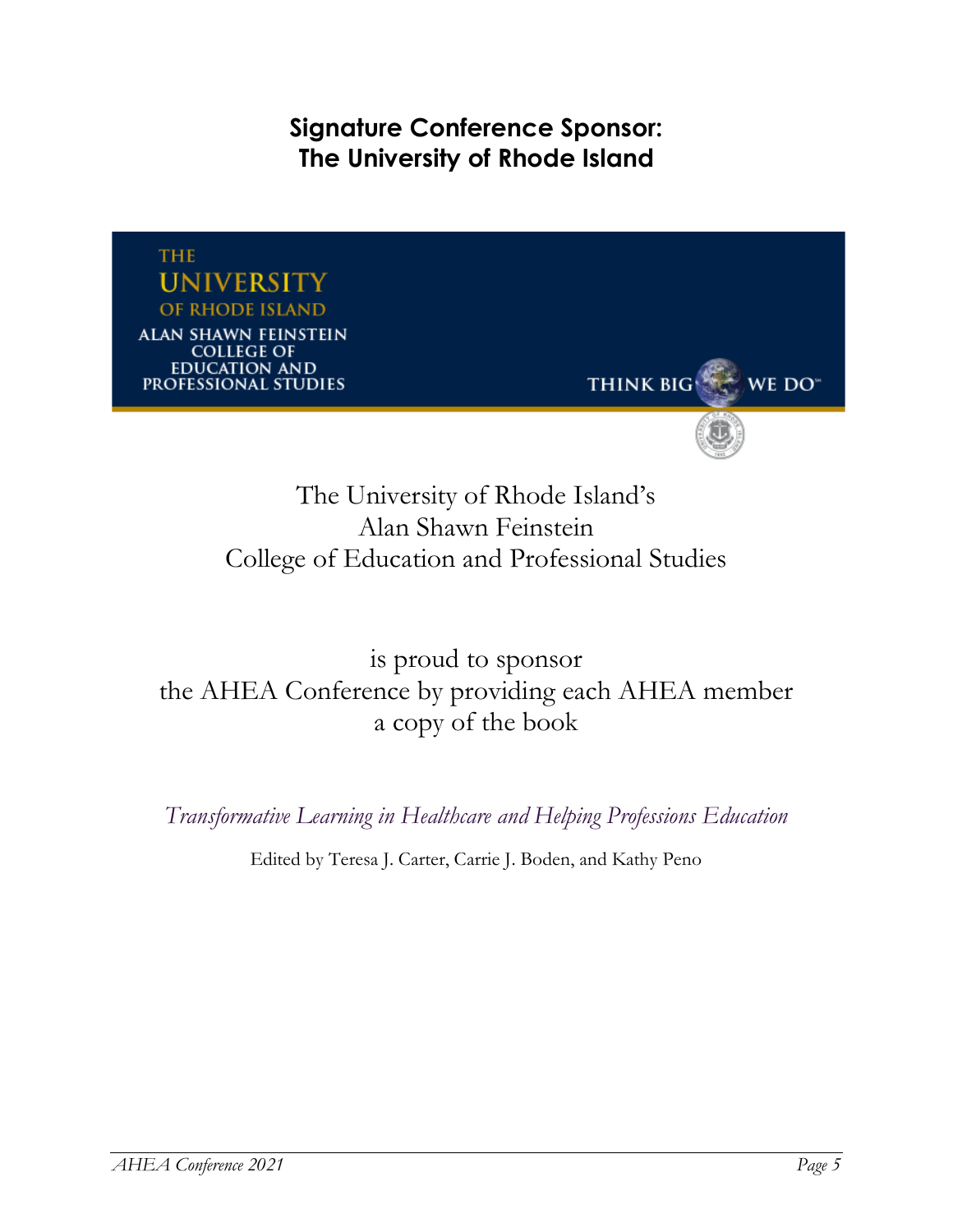## **Conference Logistics**

<span id="page-5-0"></span>We've set up the conference using Zoom, including the "breakout rooms" feature (for concurrent presentations).

#### **Link for the Main Zoom Room: <https://tinyurl.com/AHEAMeet>**

Opening Session, Business Meeting, General Questions, Gathering Space

<https://us02web.zoom.us/j/83123387270?pwd=QmJlUTk5UGZFWnluVVROK0RIT1pvdz09> Meeting ID: 831 2338 7270 Passcode: 878138 One tap mobile: +13126266799,,83123387270#,,,,\*878138# US (Chicago) Dial by your location +1 312 626 6799 US (Chicago) +1 646 876 9923 US (New York) +1 301 715 8592 US (Washington DC) +1 346 248 7799 US (Houston) Find your local number:<https://us02web.zoom.us/u/kdxS795zH>

#### **Information for Breakout Rooms**

We have set up six or seven breakout rooms during each time slot for the concurrent presentations. They are labeled A-G, and those labels correspond with the detailed conference schedule, found beginning on page 12. You will see a "breakout rooms" icon along the Zoom toolbar once the rooms have been opened.

You will not be "assigned" to a breakout room; you are free to move between rooms as you wish. (Note: to use this feature, you need to have Zoom 5.3 or higher installed).

One of the highlights of the AHEA conference has always been the informal and unscheduled conversations that happen throughout our time together. To maintain this tradition, we have created breakout rooms labeled "networking." This is a space for you to connect with others attending the conference and continue conversations that began during presentation sessions.

#### **Notes for presenters:**

- Plan to log into your assigned breakout room 10 minutes before the scheduled presentation time. A moderator (a member of the AHEA board) will be there to make sure the audio is working and ensure that you can share your screen as necessary.
- The moderator will also help you stay on time. Because the presentations are short and the schedule is designed to keep things moving, you will need to stop the presentation right at the scheduled time. The moderator will give you a two-minute warning and will interrupt you when the time is up. If you would like, feel free to suggest to session participants that you move a conversation to one of the networking rooms.
- Although you should make an attempt to keep an eye on the chat and the participant list for raised hands, we recognize this can be a lot to keep track of. Therefore, the moderator will also monitor the chat for questions or "raised hands" that might arise during the presentation. Before the session begins, please discuss with the moderator how you would like to handle those things.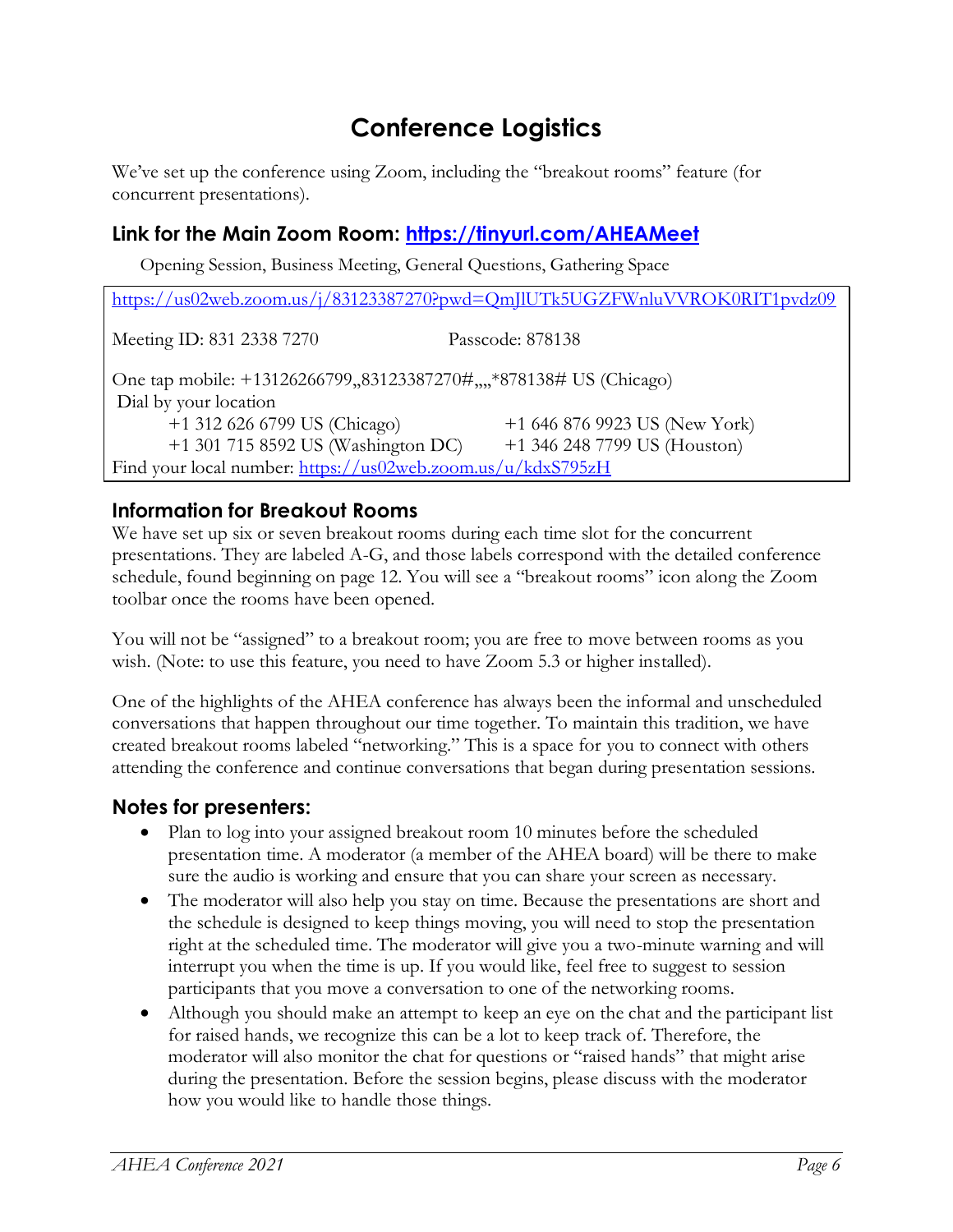## **2021 Conference—Schedule at a Glance**

#### <span id="page-6-0"></span>**Thursday, March 11, 2020 (Please note, all times are Eastern Time)**

| Time                 | Description                    | Location                 |
|----------------------|--------------------------------|--------------------------|
| $9:00$ am $-9:30$ am | Registration/Orientation       | Main meeting room        |
| $9:30 - 10:30$       | <b>Opening Session/Keynote</b> | Main meeting room        |
| $10:45 - 11:15$      | <b>Concurrent Sessions</b>     | Breakout rooms           |
| $11:30 - 12:00$ pm   | <b>Concurrent Sessions</b>     | Breakout rooms           |
| $12:00 - 1:00$       | Lunch                          | <on own="" your=""></on> |
| $1:00 - 1:30$        | <b>Concurrent Sessions</b>     | Breakout rooms           |
| $1:45 - 2:15$        | <b>Concurrent Sessions</b>     | Breakout rooms           |
| $2:30 - 3:00$        | <b>Concurrent Sessions</b>     | Breakout rooms           |

#### **Friday, March 12, 2020**

| Time                 | Description                | Location          |
|----------------------|----------------------------|-------------------|
| $9:00$ am $-9:15$ am | Gathering                  | Main meeting room |
| $9:15 - 9:45$        | <b>Concurrent Sessions</b> | Breakout rooms    |
| $10:00 - 10:30$      | <b>Concurrent Sessions</b> | Breakout rooms    |
| $10:45 - 11:15$      | <b>Concurrent Sessions</b> | Breakout rooms    |
| $11:30 - 12:30$ pm   | <b>Business Meeting</b>    | Main meeting room |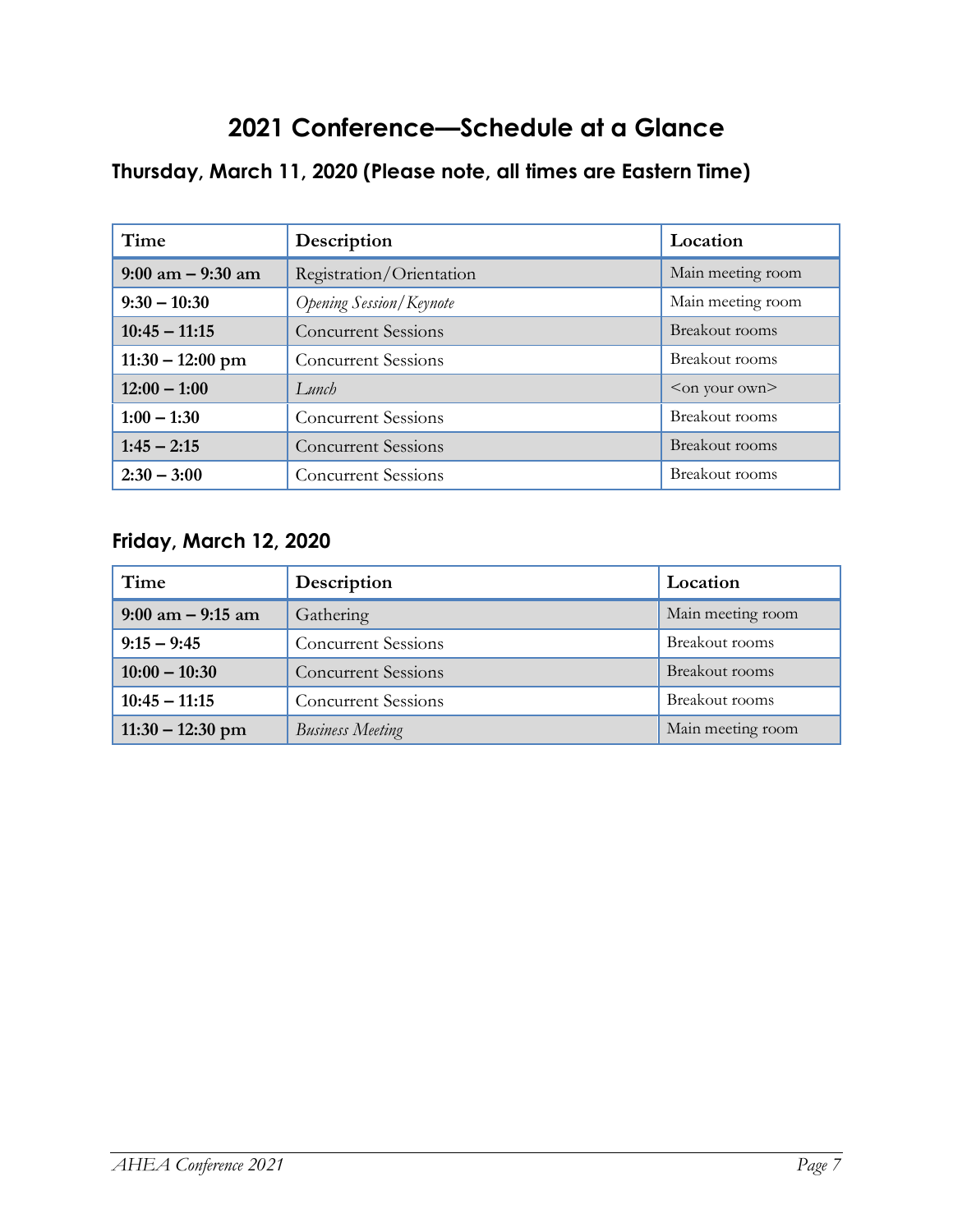## **Keynote Presenter**

<span id="page-7-0"></span>**"Awakening the Fearless Surgeon" Dr. Rex Marco Thursday, 9:30 am**



Rex Marco, MD, graduated medical school from UCLA. He completed orthopedic surgery residency at UC Davis and fellowship training in Musculoskeletal Oncology at Memorial Sloan Kettering Cancer Center and in Reconstructive Spine Surgery at Rush-Presbyterian-St. Luke's Medical Center in Chicago.

Dr. Marco began his academic career at MD Anderson Cancer Center followed by a few years in private practice and nearly a decade at the University of Texas Medical School in Houston. He then became the Vice Chairman of orthopedic surgery at Houston Methodist Hospital where his surgical career was tragically shortened when he broke his neck and was paralyzed from the neck down.

He is currently the Chief Medical Ambassador for the Christopher and Dana Reeve Foundation where he also serves on the quality of life grants committee and advocacy committee. He has always sought to be the best physician,

surgeon and teacher that he could be. He was known to be creative and transformative in his teaching methodology but says that his real transformation came when he was forced into recovery when he experienced the difficulties of a divorce and of nearly losing his children to the devastating effects of substance use. He is currently passionate about transforming surgical education and learning to teach mindfulness meditation to his patients and to those with spinal cord injuries.

He will be talking to us today about his transformation in his talk entitled "Awakening the Fearless Surgeon."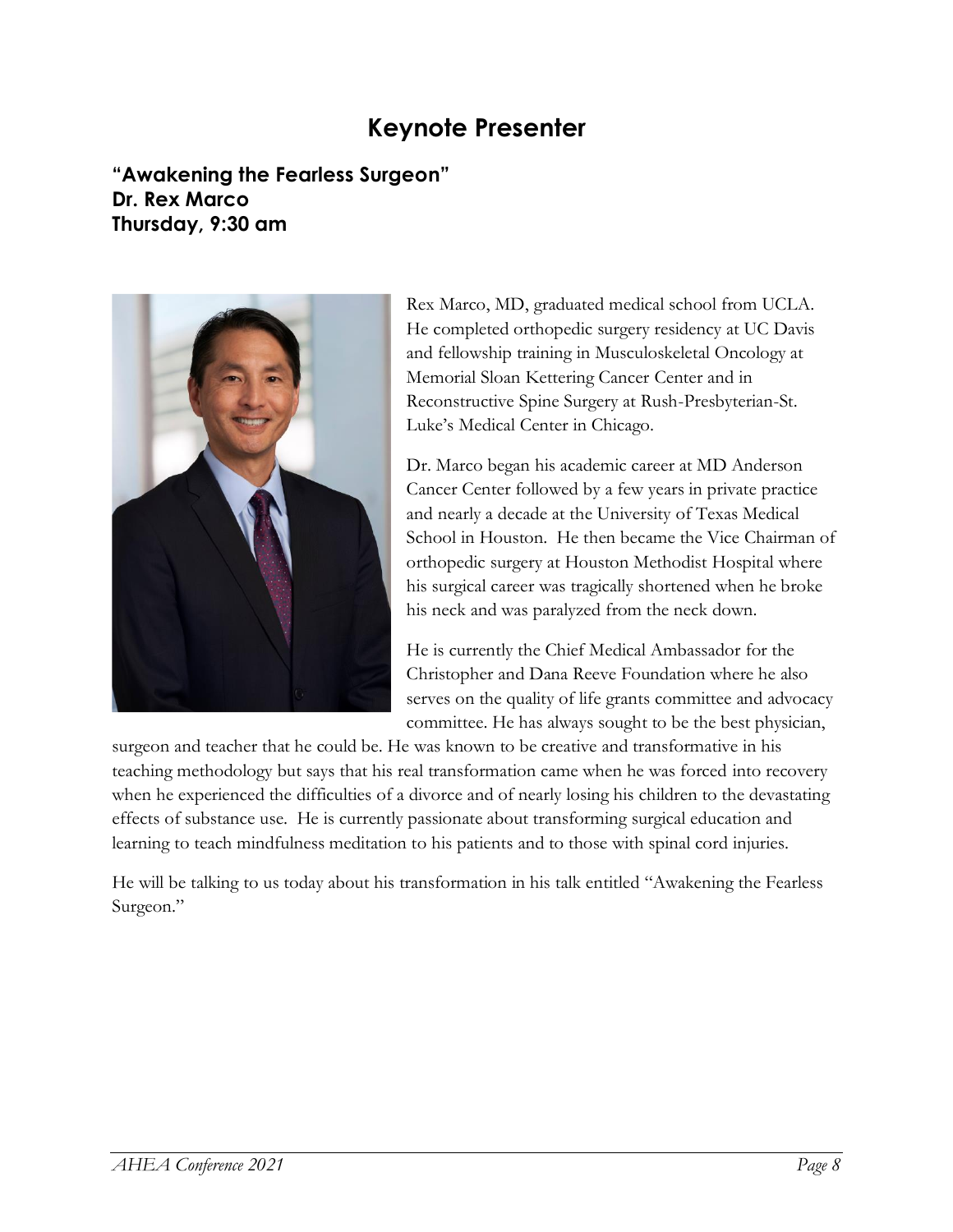## **Introducing AHEA Annual Awards**

<span id="page-8-0"></span>Beginning with the annual conference in 2021, AHEA will celebrate excellence in the field of Adult and Higher Education with the following awards:

- The Alan Mandell Mentoring Award Alan Mandell
- Exceptional Research/Service in the Field Award -Carrie Boden

#### **The Alan Mandell Mentoring Award**

The first annual Alan Mandell Mentoring Award will be awarded to Alan Mandell of SUNY Empire State College, in honor of his many years of scholarship in mentoring and as a mentor to many in the field.



**Alan Mandell** is SUNY Distinguished Service Professor and College Professor of Adult Learning and Mentoring at SUNY Empire State College. In his more than four decades at Empire State College, he has served as administrator, mentor in the social sciences and director of the college's Mentoring Institute. Mandell edits the college's journal, *All About Mentoring* and co-edits (with colleague Nan Travers) the first international on-line journal on prior learning assessment, *PLA Insideout*. Mandell regularly makes presentations at conferences; facilitates workshops; and serves as a consult/reviewer on many projects on adult learning, mentoring and experiential learning. With Elana Michelson, he is the author of *Portfolio Development and the Assessment of Prior Learning* (2nd edition; 2004) and co-edited the collection of essays, "Adult Education in the Age of Trump and Brexit" (2020). With Lee Herman, he has written many essays and book chapters, and has co-authored the book, *From* 

Teaching to Mentoring: Principle and Practice, Dialogue and Life in Adult Education (2004). And with Katherine Jelly, he co-edited the book, *Principles, Practices, and Creative Tensions in Progressive Higher Education* (2017). Over the last several years, Mandell and colleague Xenia Coulter have regularly published on the state of adult learning today, including a recent edited volume on John Dewey in the *New Directions for Adult and Continuing Education* series. Recognition of his work includes the Eugene Sullivan Award for Leadership given by the Adult Higher Education Alliance (2009), the SUNY Chancellor's award for Excellence in Teaching (2001) and for Professional Services (1991), and the Empire State College Foundation Award in Mentoring (2000). Mandell held the first Susan Turben Chair in Adult Learning and Mentoring (2008-2009).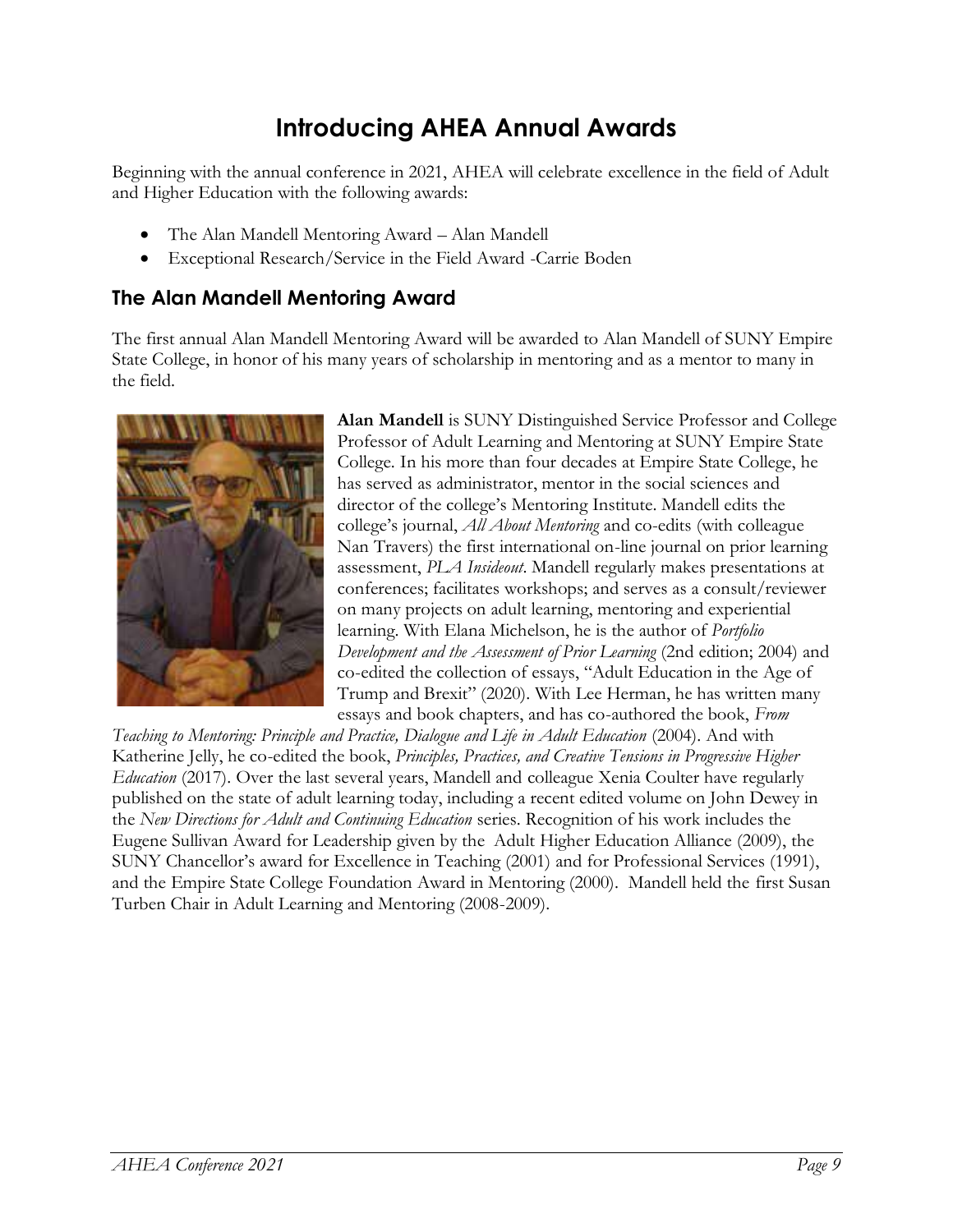#### **The Exceptional Research/Service in the Field Award**

**The first annual Exceptional Research/Service in the Field Award** will be awarded to Carrie Boden of Texas State University-San Marcos, in honor of her work on the IAP book series Adult Learning in Professional, Organizational, and Community Settings, which AHEA is pleased to sponsor, providing a publication outlet for many in the field.



**Dr. Carrie Boden** Professor and former Chair of the Department of Organization, Workforce, and Leadership Studies at Texas State University. Before joining Texas State University, Dr. Boden worked extensively with undergraduate and graduate adult students in her roles as Associate Professor and Program Coordinator for the Master of Adult Education Program at the University of Arkansas at Little Rock and Associate Professor and and Director of the Program for Adult College Education at Friends University in Wichita, Kansas. Dr. Boden 's research is primarily focused in the areas of adult learning theory and practice, including prior learning assessment, program administration, teaching and learning strategies, mentoring, and transformative learning. She has produced over 50 articles, book chapters and conference proceedings, 100 conference presentations,

18 grants and funded projects, and 15 academic books. Her work has been disseminated nationally and internationally. Dr. Boden has designed and taught courses in traditional, hybrid, and online formats, and she has developed and overseen the implementation of several online program initiatives. Dr. Boden has been recognized for her work with awards such as the Distinguished Teaching Fellowship from the Academy of Teaching and Learning Excellence at the University of Arkansas at Little Rock, Alpha Chi Favorite Professor, Award for Excellence in Online Teaching, and Veteran's Alliance Above and Beyond Award from Texas State University, The Malcolm Knowles Award for Outstanding Program Leadership from the American Association for Adult and Continuing Education, and the Adult Learner Impact Award from the Council for Adult and Experiential Learning, and the Sister Cities International Award for Technology and Innovation. In service to the profession, Dr. Boden served as Director on the Board for the Adult Higher Education Alliance for a decade, a Member-at-Large on the Board of the Commission of Professors of Adult Education, and as the series editor for Adult Learning in Professional, Organizational, and Community Settings. In her spare time, Dr. Boden practices yoga, enjoys outdoor activities, live music, traveling, and spending time with her family and friends.

#### **Additional Awards will begin with the March 2022 Conference**

- Outstanding Faculty Member in Adult and Higher Education Award
- Best Paper of Conference Proceedings Award
- Emerging Graduate Student in Adult and Higher Education Award

Information regarding awards and criteria will be sent out by email in August of 2021 to capture nominations for next years' awards.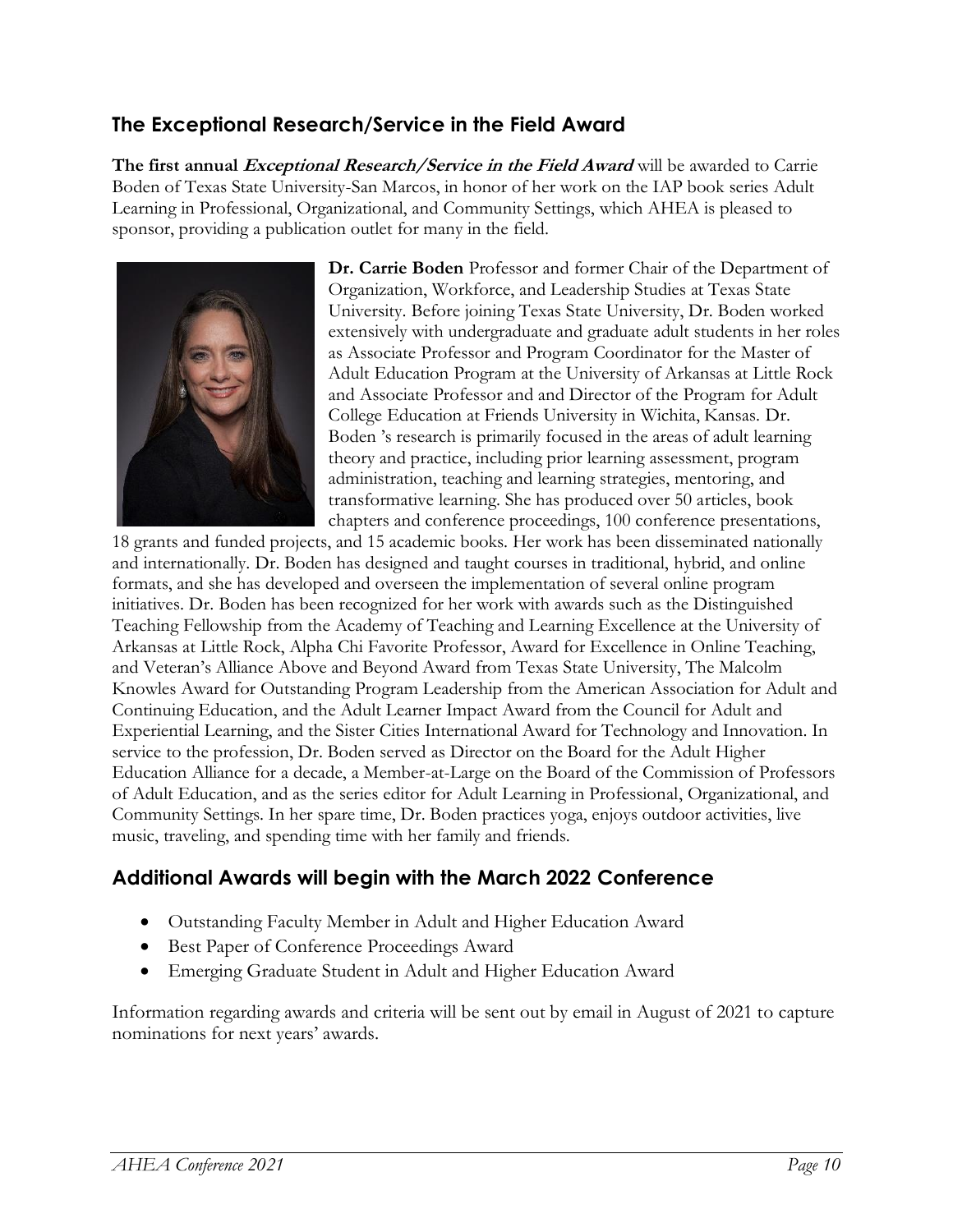## **Concurrent Session Presenters**

<span id="page-10-0"></span>Nighet Ahmed Sarah Ancel Charity Anderson Jeff Aulgur Amy Baldwin Leslie Baker Ronald Black William Blackwell Carrie Boden Jennifer Castellanos Aynur Charkasova Catherine Cherrstrom Kara Clayton Xenia Coulter Ashley Crane Abigail Dallmann Makenzie Douglas Karla Eidson Joyvina Evans Bonnie Flynn Michael Fontaine Michael Giacalone Amber Giffin Ashley Gleiman Andra Goldberg Kelly Grieneisen Tillotson Dorothy Grill

Glenda Gunter Mary Gunter Tara Hart Candace Hastings Nicole Hocking Patricia Holt Yvonne Hunter-Johnson Donna Jones-Ilsley Damiso A. Josey Rita Kenahan Iman Khan Tennille Lasker-Scott Marilyn Lockhart Elyse Lovell Alan Mandell Robin McLaughlin Craig Mealman Holly Meyer Katy Miller Mitsunori Misawa Lisa Modenos Brooke Moreland Kayon Murray-Johnson Louis Nadelson Jessica Ochs Joann Olson Diane Perilli

Kristina Perrelli Carrie Phillips Racheal Popoola Luz Posada Byron Pruitt Natassa Raikou Wytress Richardson Petra Robinson Anita Samuel David San Filippo Jeremy Schwehm Todd Sherron Julie Skogsbergh Megan Small Mattyna Stephens Maja Stojanovic Ava Tabb Jessie Tinoco Dana Tribble Emily Vogel Charles Williams Alaric Williams Christina Wray Ruth Wylie Dethorn Young Alison Zeringue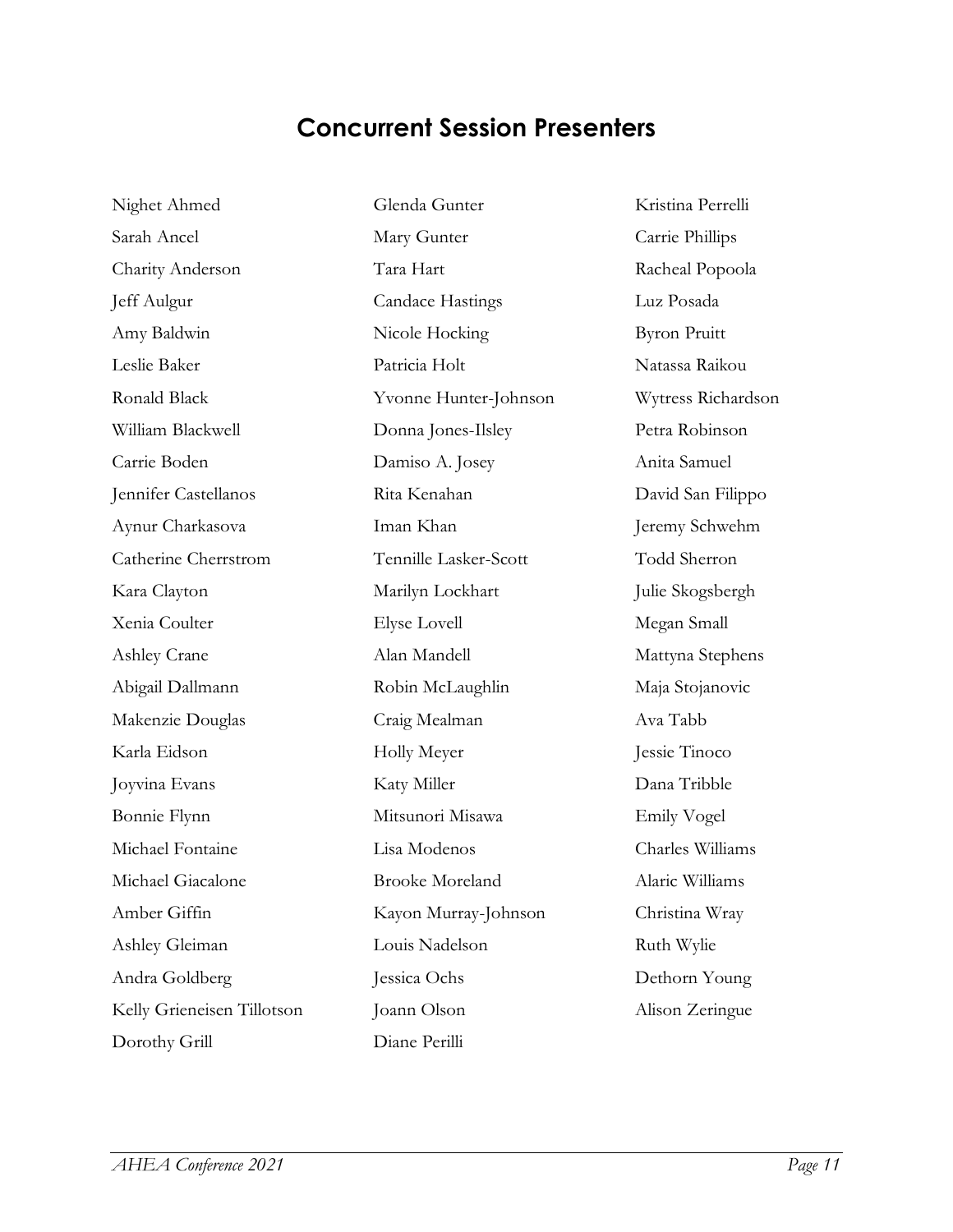## <span id="page-11-0"></span>**2021 Conference—Detailed Schedule: Thursday, March 11**

#### **Please note: All times are Eastern Time Zone**

| Time                                                                | Description                                                                                                                                                                                                                                                                                                                                                                                                                                                                                                                                                                                                                                                            | Location                  | Moderator |
|---------------------------------------------------------------------|------------------------------------------------------------------------------------------------------------------------------------------------------------------------------------------------------------------------------------------------------------------------------------------------------------------------------------------------------------------------------------------------------------------------------------------------------------------------------------------------------------------------------------------------------------------------------------------------------------------------------------------------------------------------|---------------------------|-----------|
| $9:00$ am-<br>9:30 a <sub>m</sub>                                   | Gathering/Orientation/Networking                                                                                                                                                                                                                                                                                                                                                                                                                                                                                                                                                                                                                                       | Main<br>Zoom<br>Room      |           |
| $9:30$ am-<br>$10:30$ am                                            | <b>Opening Session and Keynote Address</b><br>"Awakening the Fearless Surgeon"<br>Rex Marco, MD                                                                                                                                                                                                                                                                                                                                                                                                                                                                                                                                                                        | Main<br>Zoom<br>Room      |           |
| $10:45$ am-<br>$11:15$ am<br>Seven<br>Concurrent<br><b>Sessions</b> | <b>Learning through Teaching:</b><br>Self-Transformation as a Result of COVID-19<br>Katy Miller & Christina Wray<br>In this presentation, faculty librarians from the University of Central<br>Florida will share their experience transitioning to remote informal<br>teaching and how it was ultimately a transformational learning<br>opportunity for the group. We will start with an overview of the pre-<br>COVID teaching climate in academic librarianship. We will then discuss<br>the impact of the transition on a technical, cultural, and personal level<br>for individuals in the department, and the subsequent emotional<br>rebalancing that occurred. | <b>Breakout</b><br>Room A | Edith G.  |
|                                                                     | The Problem with Color Blindness:<br><b>Tales of a Black Man Raised White</b><br>Charles Williams<br>With so many conversations around race and ethnicity in our<br>educational spaces, it is important to understand that some of the best<br>intentions have unintended consequences. I will share my story of being<br>raised "White" despite a very obvious conflict: I'm not. I will discuss<br>how this approach to equity and inclusion shaped my perceptions and<br>experiences in and out of school. Color blindness is a well-intentioned,<br>but inherently flawed, approach to equity.                                                                     | <b>Breakout</b><br>Room B | Jeff A.   |
|                                                                     | The Year the Planet Experienced a Transformative Learning<br><i>Experience</i><br>Patricia Holt & Megan Small<br>When the global COVID-19 pandemic hit, no one was prepared for<br>what was to come. The globe experienced a simultaneous deadly<br>transformational learning experience. We watched as a collective whole<br>as our world changed overnight. Participants will explore how a<br>simultaneous worldwide event affected a global population in respect to<br>a transformative learning experience and lessons learned from the<br>struggle.                                                                                                             | <b>Breakout</b><br>Room C | Jane N.   |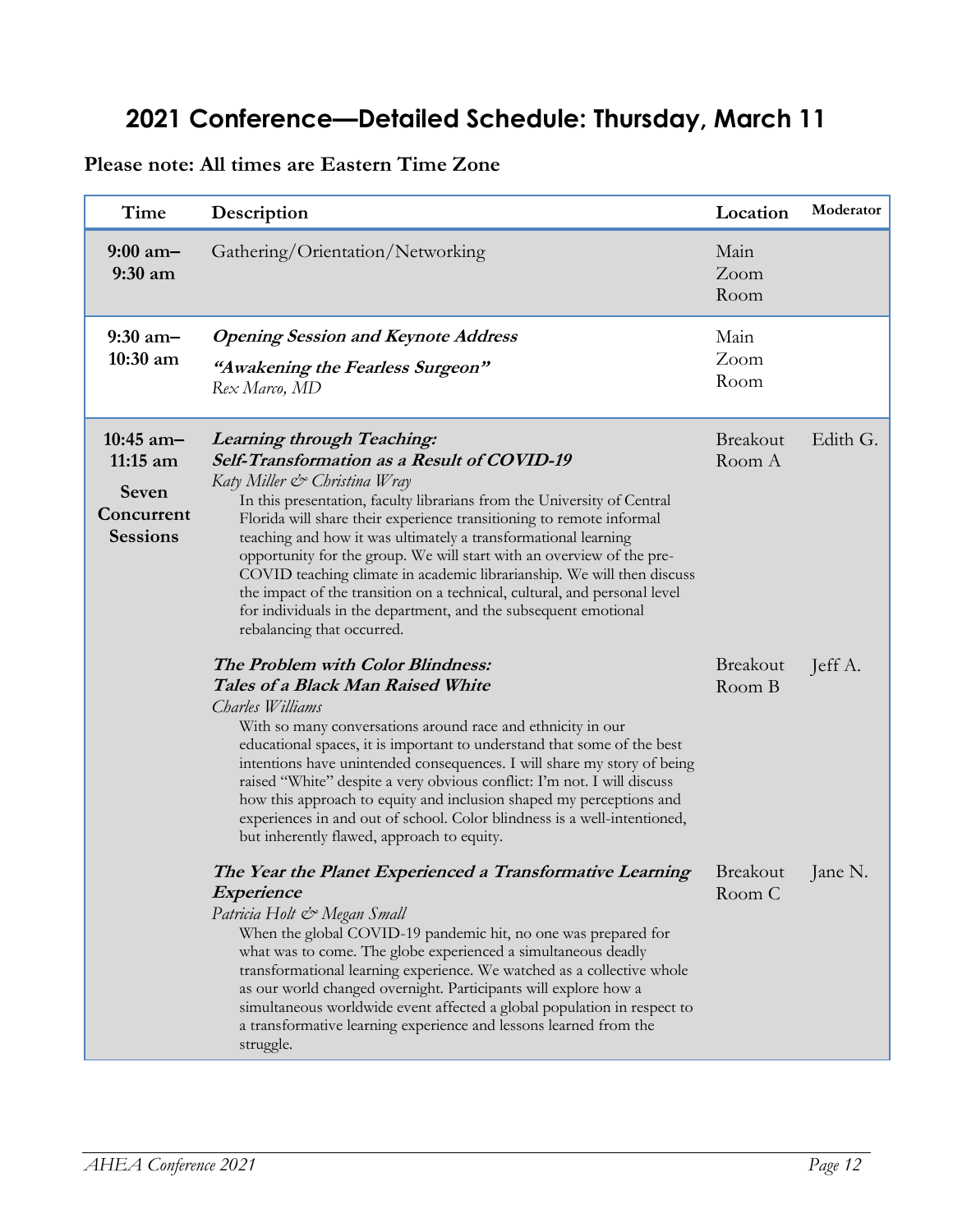|                                                                             | A Master's in Adult Education:<br><b>Transformation Leads to Professional Growth</b><br>Kara Clayton, Luz Posada, Nicole Hocking, & Leslie Baker<br>In this session, participants will hear about how a Masters in Adult<br>Education has led to my professional growth as a public high school<br>educator, an adjunct at the University of Rhode Island and the opening<br>of my own small business.                                                                                                                                                                                                                                                                                                                                                                                                                                                                  | Breakout<br>Room D        | Kathy P. |
|-----------------------------------------------------------------------------|-------------------------------------------------------------------------------------------------------------------------------------------------------------------------------------------------------------------------------------------------------------------------------------------------------------------------------------------------------------------------------------------------------------------------------------------------------------------------------------------------------------------------------------------------------------------------------------------------------------------------------------------------------------------------------------------------------------------------------------------------------------------------------------------------------------------------------------------------------------------------|---------------------------|----------|
|                                                                             | The Art of Gathering:<br><b>Creating a Sustainable Community of Practice</b><br>Carrie Boden & Candace Hastings<br>"The way we gather matters," says Priya Parker. In this session, we will<br>present frameworks used to create Let's Do Lunch: A Community of<br>Practice to support faculty during COVID-19. We will also share<br>techniques communities-in-the making can replicate or customize to<br>build sustainable ecosystems.                                                                                                                                                                                                                                                                                                                                                                                                                               | Breakout<br>Room E        | Rita K.  |
|                                                                             | <b>Considering Innovation Pedagogy as an Effective Teaching</b><br>Methodology in Preparing Undergraduate Students for<br>Successful Internships in Business, Education, and<br>Government<br>Michael Fontaine<br>Exploring "Best Practices" through a review of literature across multiple<br>disciplines, I will examine a model of innovation pedagogy, a model to<br>redevelop pedagogy in higher education and how innovation<br>competencies are functionally integrated into learning systems designs<br>from the beginning of students' studies. We examine six cornerstones of<br>meta-innovations: activating learning and teaching methods;<br>multidisciplinary learning environments; working life orientation and<br>research, development and innovation (RDI) integration activities;<br>flexible curricula; entrepreneurship and internationalization. | <b>Breakout</b><br>Room F | Jane N.  |
|                                                                             | The Nature and Function of CBO Systems of Support for<br><b>Black Women at the Intersections of Trauma, Anxiety,</b><br>Depression, and HIV/AIDS Amid a Global Pandemic<br>Mattyna Stephens<br>This presentation allows attendees to develop an understanding of how<br>the global pandemic disrupted CBO HIV/AIDS efforts for Black<br>women living with HIV/AIDS BWLHA. We will explore an<br>understanding of how the global pandemic affected the health and well-<br>being of BWLHA. Identify strategies offered to BWLHA to strengthen<br>and protect their health.                                                                                                                                                                                                                                                                                               | Breakout<br>Room G        | Joann O. |
| $11:30$ am-<br>$12:00 \text{ pm}$<br>Seven<br>Concurrent<br><b>Sessions</b> | <b>First-Year Students' Perceptions of Learning and Connection</b><br>to the University in the COVID-19 Pandemic World<br>Dana Tribble, Louis Nadelson, & Amy Baldwin<br>COVID-19 impacted college campuses and students' education. We<br>studied the impact on first-year students. Using a cross-sectional<br>approach to data collection we gathered a combination of qualitative<br>and quantitative survey data. Our results indicate students are struggling<br>with change and lack of fulfillment of their educational expectations.                                                                                                                                                                                                                                                                                                                           | <b>Breakout</b><br>Room A | Edith G. |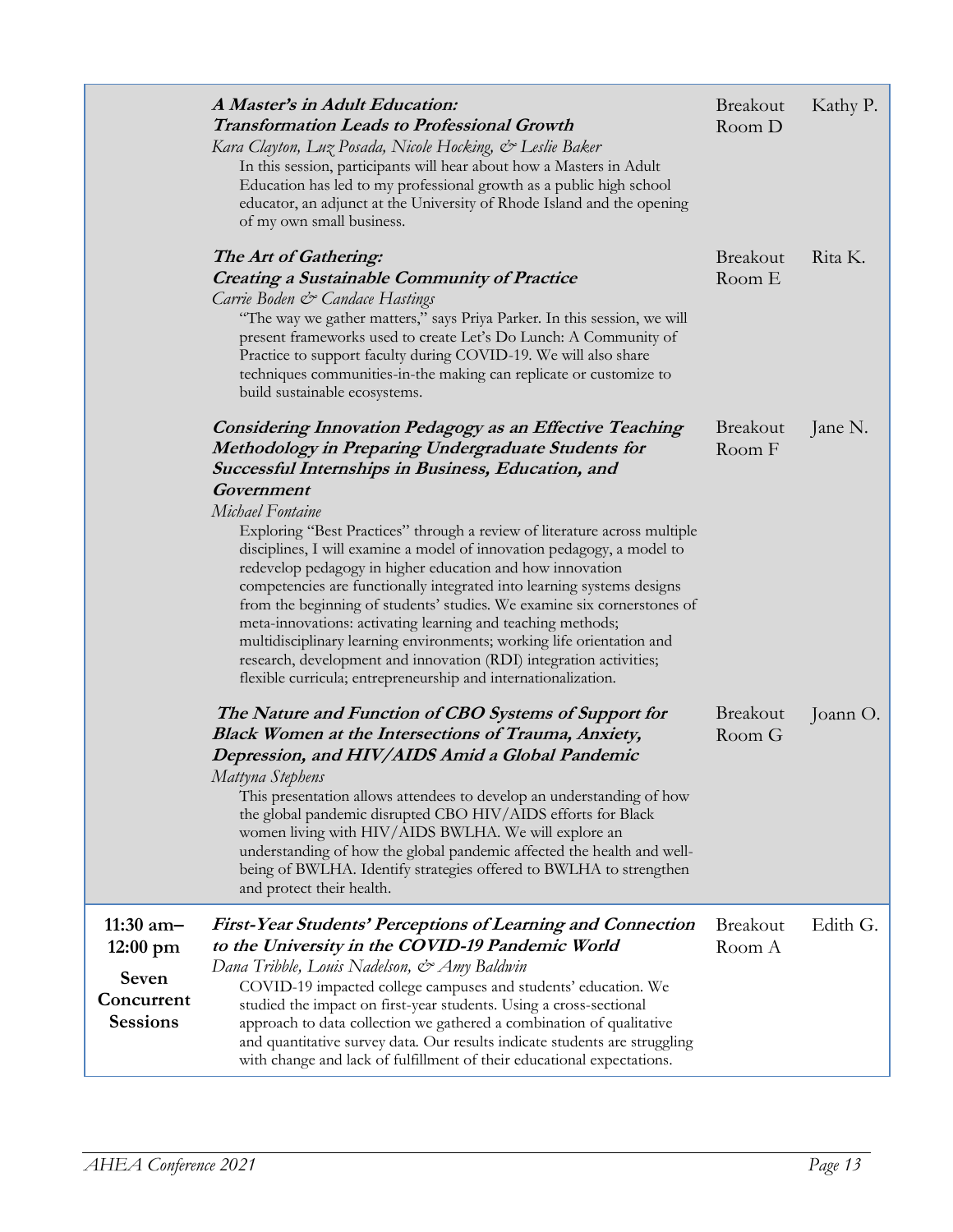| <b>Transforming the Asynchronous Course</b><br>through Deep Learning                                                                                                                                                                                                                                                                                                                                                         | <b>Breakout</b><br>Room B | Jeff A.  |
|------------------------------------------------------------------------------------------------------------------------------------------------------------------------------------------------------------------------------------------------------------------------------------------------------------------------------------------------------------------------------------------------------------------------------|---------------------------|----------|
| Jeff Aulgur                                                                                                                                                                                                                                                                                                                                                                                                                  |                           |          |
| Ken Bain argues keys to transformational learning include ways to<br>"transform conceptual understanding, foster reasoning skills, and the<br>ability to examine one's own thinking critically" (p. 46). Session<br>participants consider pedagogical methods to attain deep learning in the<br>virtual classroom.                                                                                                           |                           |          |
| <b>Transformational Learning and Persistence of Online, Adult</b>                                                                                                                                                                                                                                                                                                                                                            | <b>Breakout</b>           | Lauren   |
| <b>Students</b>                                                                                                                                                                                                                                                                                                                                                                                                              | Room C                    | $M.-L.$  |
| Emily $V$ ogel & Ruth Wylie                                                                                                                                                                                                                                                                                                                                                                                                  |                           |          |
| This study provides insight into the link between Transformational<br>Learning and persistence. Focusing on critical thinking and identity<br>development as components of Transformational Learning, original<br>quantitative and qualitative findings will be presented that point to key<br>institutional factors related to the persistence of online, adult students.                                                   |                           |          |
| <b>Impeding Transformative Learning:</b>                                                                                                                                                                                                                                                                                                                                                                                     | <b>Breakout</b>           | Kathy P. |
| <b>Combatting the Dunning-Kruger Effect</b>                                                                                                                                                                                                                                                                                                                                                                                  | Room D                    |          |
| Megan Small & Patricia Coberly-Holt                                                                                                                                                                                                                                                                                                                                                                                          |                           |          |
| Individuals who are unaware of their own relative ignorance in an area,                                                                                                                                                                                                                                                                                                                                                      |                           |          |
| when also overconfident in what they believe to be true regardless of<br>knowledge outside of their realm, are demonstrating the Dunning-<br>Kruger effect and may be unable to experience a transformative learning<br>experience.                                                                                                                                                                                          |                           |          |
| <b>Strategic Instruction and Educational Technology That</b>                                                                                                                                                                                                                                                                                                                                                                 | <b>Breakout</b>           | Rita K.  |
| Create Foundations for Change in Adult Students Learning                                                                                                                                                                                                                                                                                                                                                                     | Room E                    |          |
| <b>Quantitative Concepts</b>                                                                                                                                                                                                                                                                                                                                                                                                 |                           |          |
| Diane Perilli                                                                                                                                                                                                                                                                                                                                                                                                                |                           |          |
| The presenter will address how thoughtfully designed instruction can<br>tackle students' trepidation in learning quantitative concepts and provide<br>a foundation for a change in attitude. Strategies will be presented,<br>including using educational technologies that seek to academically<br>support the adult student's learning. Observations of student shifts in<br>comfort level and in attitude will be shared. |                           |          |
| <b>Facing Moral Distress with Moral Courage in Nursing</b>                                                                                                                                                                                                                                                                                                                                                                   | Breakout                  | Jane N.  |
| Education                                                                                                                                                                                                                                                                                                                                                                                                                    | Room F                    |          |
| Jessica Ochs                                                                                                                                                                                                                                                                                                                                                                                                                 |                           |          |
| Moral distress has been widely discussed in the nursing literature, yet<br>little attention has been given to it in the context of nursing faculty.<br>Moral distress among nursing faculty will be explored and framed within<br>the construct of moral courage to foster resilience and decrease the<br>burnout and distress evident among faculty.                                                                        |                           |          |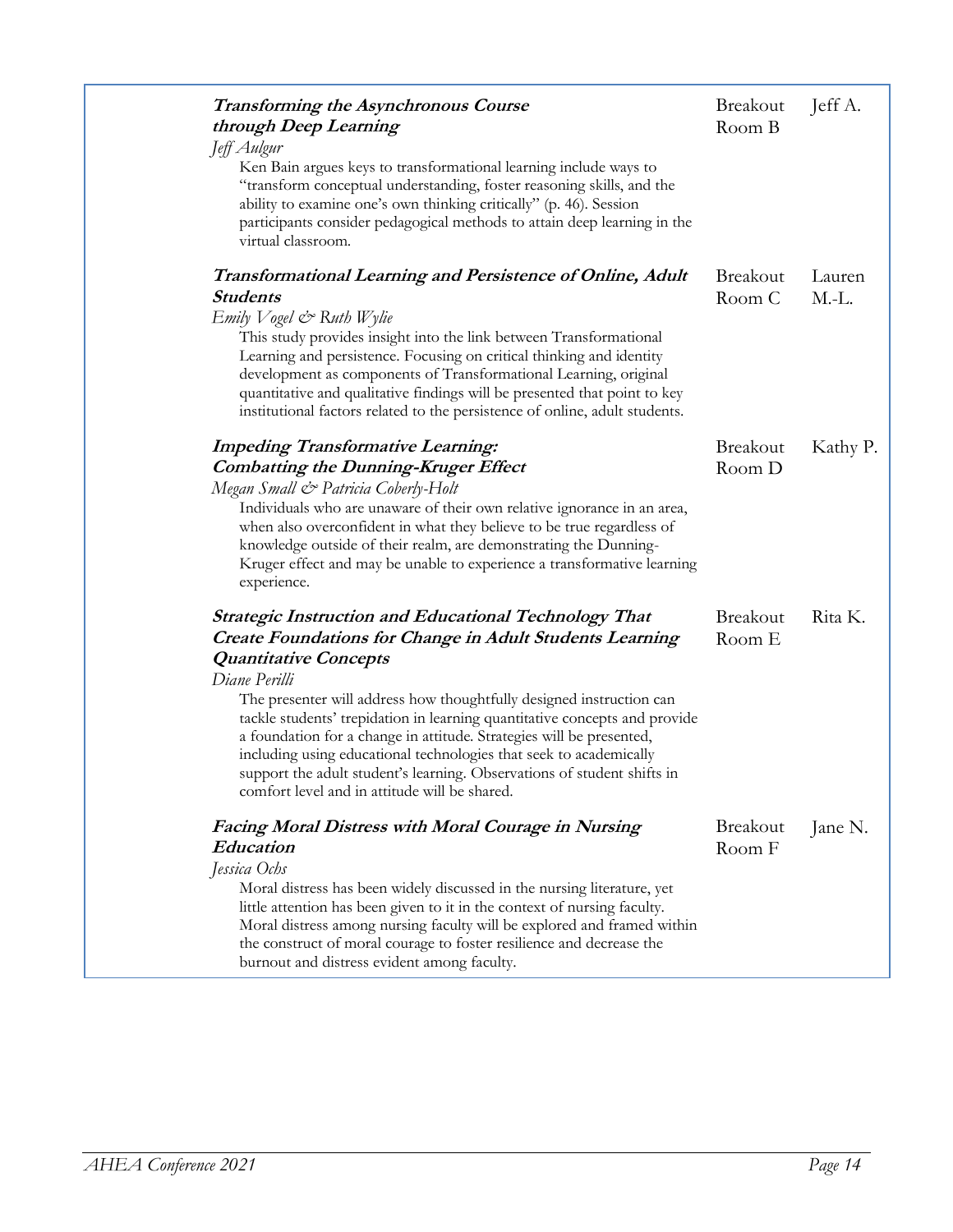|                                                                               | "I Feel More Empowered to be a Great Student": Resilience<br>in Pregnant and Parenting Adult Students<br>Kristina Perrelli<br>This interactive session will explore resilience and empowerment<br>through the lens of a qualitative study about the experiences of pregnant<br>and parenting adult students. Narratives from participants will be shared<br>to illustrate the ways students coped—and thrived—while facing<br>challenges in healthcare and education settings. Attendees will identify<br>actionable takeaways for professional settings.                                                                                                                                                                                                                                                                                                                                         | <b>Breakout</b><br>Room G | Joann O.          |
|-------------------------------------------------------------------------------|---------------------------------------------------------------------------------------------------------------------------------------------------------------------------------------------------------------------------------------------------------------------------------------------------------------------------------------------------------------------------------------------------------------------------------------------------------------------------------------------------------------------------------------------------------------------------------------------------------------------------------------------------------------------------------------------------------------------------------------------------------------------------------------------------------------------------------------------------------------------------------------------------|---------------------------|-------------------|
| $12:00 \text{ pm}$<br>$1:00$ pm                                               | Break for Lunch (no scheduled presentations)                                                                                                                                                                                                                                                                                                                                                                                                                                                                                                                                                                                                                                                                                                                                                                                                                                                      |                           |                   |
| $1:00 \text{ pm}$<br>$1:30$ pm<br><b>Six</b><br>Concurrent<br><b>Sessions</b> | <b>Transforming Lives with</b><br><b>Block Credit Prior Learning Assessment (PLA):</b><br>Lowering Expenses and Shortening Time to Degree<br>Carrie Boden, Catherine Cherrstrom, & Todd Sherron<br>PLA transforms the lives of adult learners in many ways, including<br>dramatically altering lifetime earnings through bolstering degree<br>completion. This session focuses on a non-course matching approach to<br>measuring college-level learning from work and life experiences.                                                                                                                                                                                                                                                                                                                                                                                                           | <b>Breakout</b><br>Room A | Edith G.          |
|                                                                               | The Power of Healing from Educational Trauma:<br>Transformative Experiences in an Adult Higher Education<br><b>Degree Completion Cohort Program</b><br>through Circles of Engagement, Participation,<br>Self-Efficacy, and Nurturing<br>Craig Mealman & Wytress Richardson<br>Many adult students arrive at the doors of higher education institutions<br>with an assortment of prior successes and failures in the educational<br>systems. They have individual and family histories that can be both a<br>strength and a source of trauma. Students report finding a home or<br>place where they confront or challenge prior perceptions about their<br>educational strengths and barriers. When students recognize their<br>potential via successes in an adult-focused cohort learning they<br>frequently report experiencing a renewal or resurgence of personal<br>power and self-efficacy. | <b>Breakout</b><br>Room B | Jeff A.           |
|                                                                               | <b>Preparing Health Professionals for Success</b><br>in Distance Learning Through Onboarding<br>Anita Samuel & Holly Meyer<br>Health Professions Education (HPE) programs are embracing online<br>learning to accommodate learners' diverse needs. USUHS' HPE<br>program has developed a 4-step onboarding process to address issues of<br>isolation and unclear program expectations experienced by online adult<br>learners. This process is replicable across institutions, programs, and<br>disciplines.                                                                                                                                                                                                                                                                                                                                                                                      | <b>Breakout</b><br>Room C | Lauren<br>$M.-L.$ |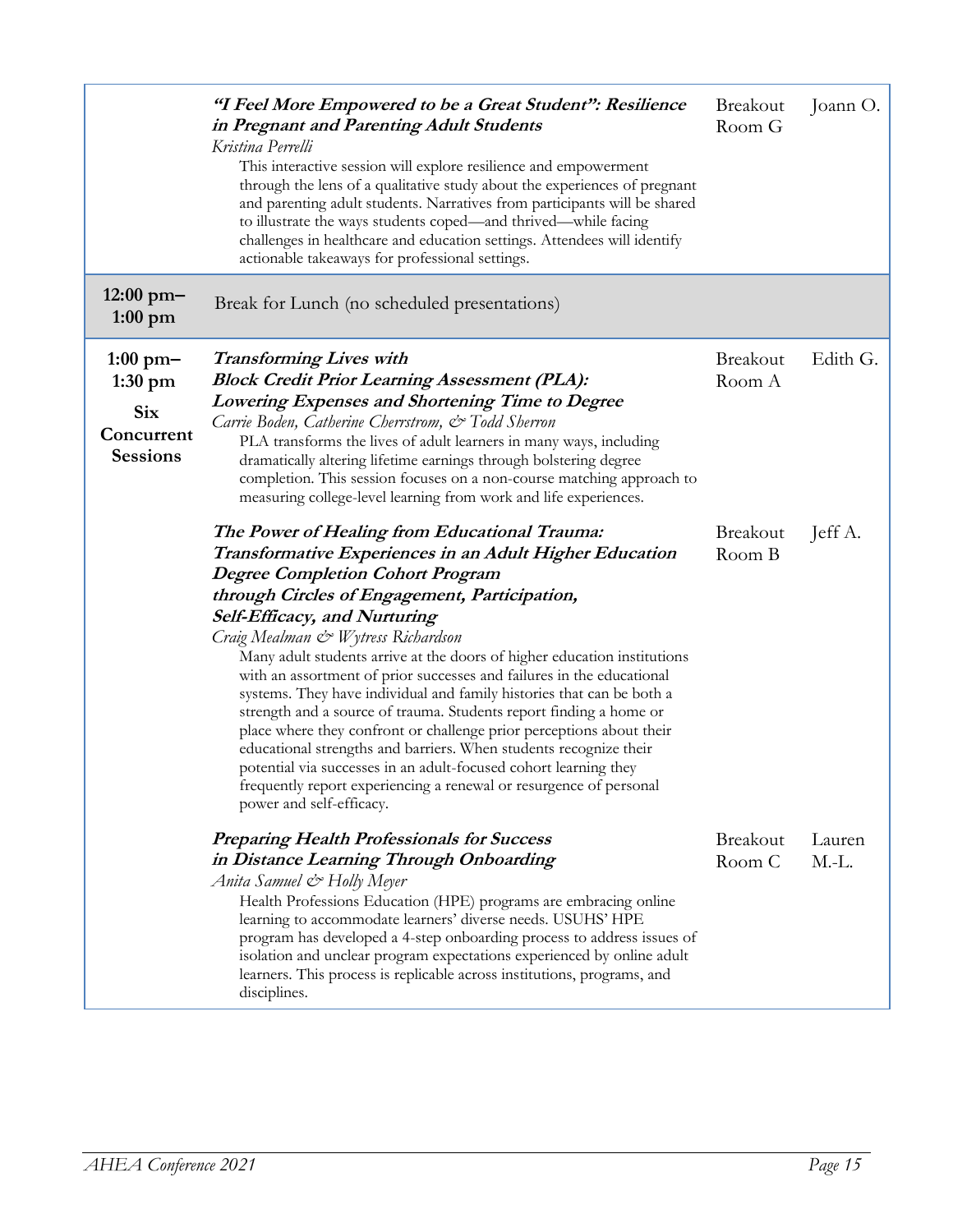|                                                                             | <b>Building Leadership Capacity within a University Setting for</b><br><b>Faculty and Staff</b><br>Jeff Aulgur, Jeremy Schwehm, Mary Gunter, & Carrie Phillips<br>Leadership Tech is a comprehensive professional development<br>opportunity promoting individual and collective leadership. It is an<br>action-based learning and self-discovery process that utilizes a variety of<br>leadership frameworks, experiential learning activities, coaching and<br>mentoring.                                                                                                                                                                                                                                                                                           | Breakout<br>Room D        | Kathy P. |
|-----------------------------------------------------------------------------|-----------------------------------------------------------------------------------------------------------------------------------------------------------------------------------------------------------------------------------------------------------------------------------------------------------------------------------------------------------------------------------------------------------------------------------------------------------------------------------------------------------------------------------------------------------------------------------------------------------------------------------------------------------------------------------------------------------------------------------------------------------------------|---------------------------|----------|
|                                                                             | <b>Connecting the Dots:</b><br>How to Create Meaningful Relationships in Education<br>Damiso A. Josey<br>This interactive session will give attendees an understanding of the<br>importance of developing relationships within education. The workshop<br>will explore relationships in education through the lens of customer<br>service. The session will highlight how to become a "student of your<br>students" in order to meet their individual needs, how to tailor verbal<br>and non-verbal communication to build trust, and how to build safe<br>spaces for students to grow and learn.                                                                                                                                                                     | <b>Breakout</b><br>Room E | Rita K.  |
|                                                                             | Accounting for the Human Factor-<br>A Health Professional's Guide to Self-Care<br>Iman Khan<br>Attendees will learn about how the Polyvagal Theory, how it provides a<br>foundational approach to building resiliency, treating trauma, and<br>incorporating self-care practices that account for the "Human Factor."<br>Attendees will learn exercises to gain self-awareness and build resiliency.                                                                                                                                                                                                                                                                                                                                                                  | <b>Breakout</b><br>Room F | Jane N.  |
| $1:45$ pm $-$<br>$2:15$ pm<br><b>Seven</b><br>Concurrent<br><b>Sessions</b> | <b>Supporting Transformation</b><br>to Develop Executive Leaders<br>Ruth Wylie & Robin McLaughlin<br>This presentation introduces a model integrating constructivist adult<br>development theory with andragogy for transformational learning.<br>Teaching, mentoring, and research applications in an executive<br>leadership graduate program illustrate the model's use to develop leaders<br>for volatile, complex, and ambiguous environments.                                                                                                                                                                                                                                                                                                                   | Breakout<br>Room A        | Edith G. |
|                                                                             | <b>Using Children's Literature</b><br>to Create a Culturally Responsive Teaching Environment in a<br><b>Pre-Service Teacher Course</b><br>Karla Eidson, William Blackwell, & Ashley Crane<br>The presentation will familiarize participants with culturally responsive<br>literature kits and their use and benefits in a teacher preparation<br>program. This project provided an opportunity for pre-service teachers<br>to explore and apply anti-bias children's literature within community<br>classrooms and reflect on their experiences. The presentation described<br>early results from the project, the resources included in the literature<br>kits, as well as feedback from course instructors and teacher candidates<br>on the use of these resources. | Breakout<br>Room B        | Jeff A.  |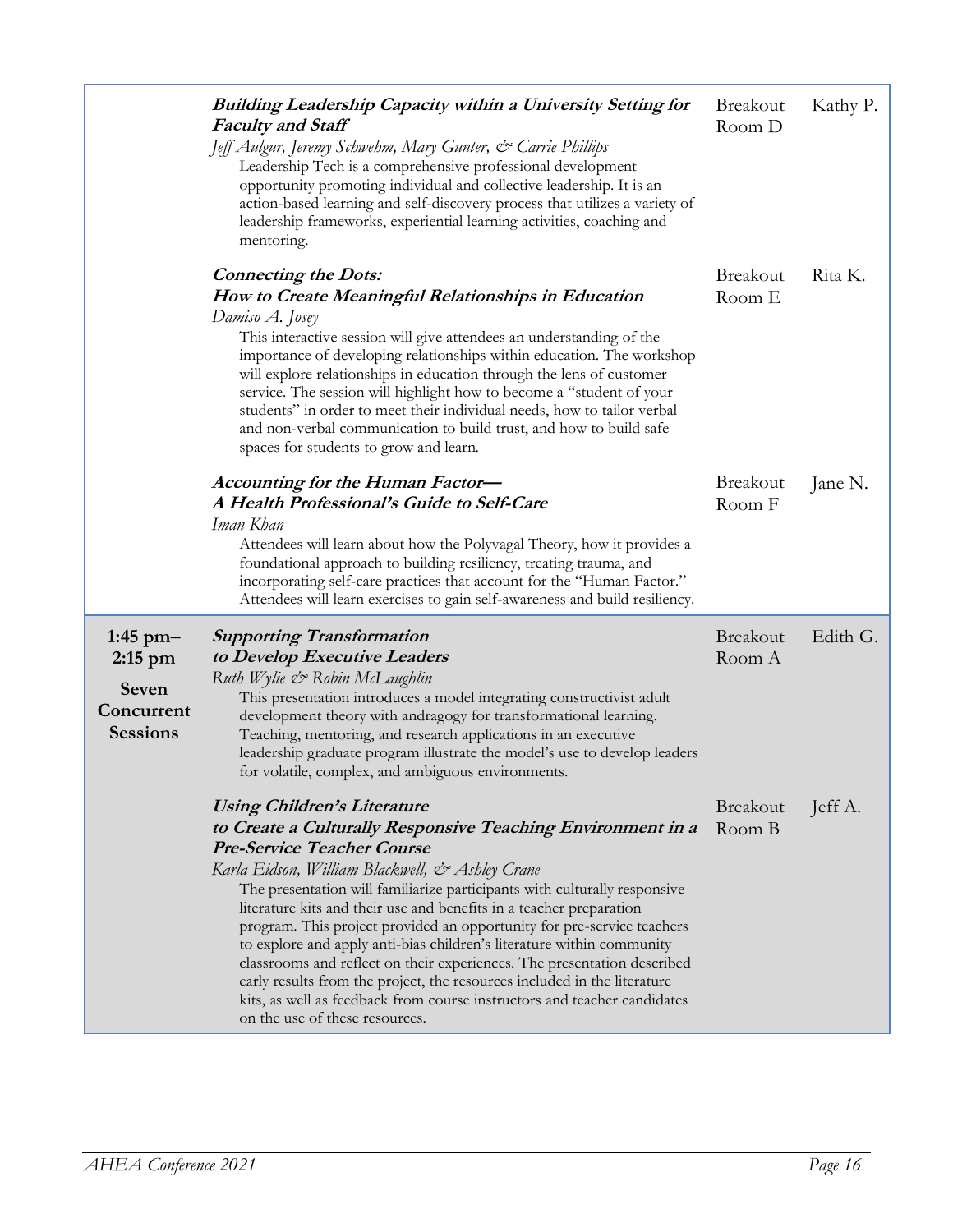| The Induced Disorienting Dilemmas in Higher Education:<br><b>Fostering Transformative Learning in Universities</b><br>Natassa Raikou<br>We seek ways to foster critical reflection and transformative<br>opportunities in universities. Here we focus on Disorienting Dilemmas<br>(DD) and efficient ways of application. Our aim is to trace the nature,<br>the intense and the complexion of a DD, in order to benefit on the<br>induction of DD in higher education.                                                                                                                                                                                                              | <b>Breakout</b><br>Room C | Lauren<br>$M.-L.$ |
|--------------------------------------------------------------------------------------------------------------------------------------------------------------------------------------------------------------------------------------------------------------------------------------------------------------------------------------------------------------------------------------------------------------------------------------------------------------------------------------------------------------------------------------------------------------------------------------------------------------------------------------------------------------------------------------|---------------------------|-------------------|
| How Trauma-Responsive Teaching Can Help Facilitate<br><b>Transformative Learning in Higher Education</b><br>Amber Giffin & Mitsunori Misawa<br>Higher education has diverse populations including trauma survivors.<br>Practitioners often overlook this population because their survivorship<br>is invisible and often transformative. It is important for practitioners to<br>understand how to reach them. Thus, this presentation focuses on<br>exploring how trauma-responsive teaching facilitates a transformative<br>learning process in higher education.                                                                                                                  | <b>Breakout</b><br>Room D | Kathy P.          |
| Transformative Learning: Leaving a Cult<br>MaKenzie Douglas & Jeremy Schwehm<br>The purpose of this presentation is to identify and examine the<br>relationship between previous cult membership and the transformative<br>learning process and discuss potential research designs to study former<br>cult members.                                                                                                                                                                                                                                                                                                                                                                  | Breakout<br>Room E        | Rita K.           |
| An Analysis of the Role of Communities of Practice in<br>Transformational Learning during a Pandemic<br>Ava Tabb & Nighet Ahmed<br>Educators are faced with unparalleled challenges. The transition from<br>face-to-face teaching to online teaching during a pandemic is the<br>"disorienting dilemma" that has led teachers to critical reflections about<br>their assumptions and frames of reference. This perspective<br>transformation stresses the value for Communities of Practice (CoP)<br>where educators can share their concerns, expertise, and knowledge.                                                                                                             | <b>Breakout</b><br>Room F | Jane N.           |
| <b>Burnout is Real:</b><br><b>Addressing Work-Life Balance in Higher Education</b><br>Joyvina Evans<br>Mental health stressors and burnout continue to increase among higher<br>education professionals. Between pursuing a promising career,<br>professional development, scholarly work (research), and teaching<br>responsibilities, surviving and thriving can feel impossible. These<br>expectations can lead to burnout, increasing the risk of mental health<br>issues among higher education professionals. The presenter describes<br>overcoming burnout after dealing with grief and depression while<br>completing her Ph.D. and pursuing her career in higher education. | Room G                    | Breakout Joann O. |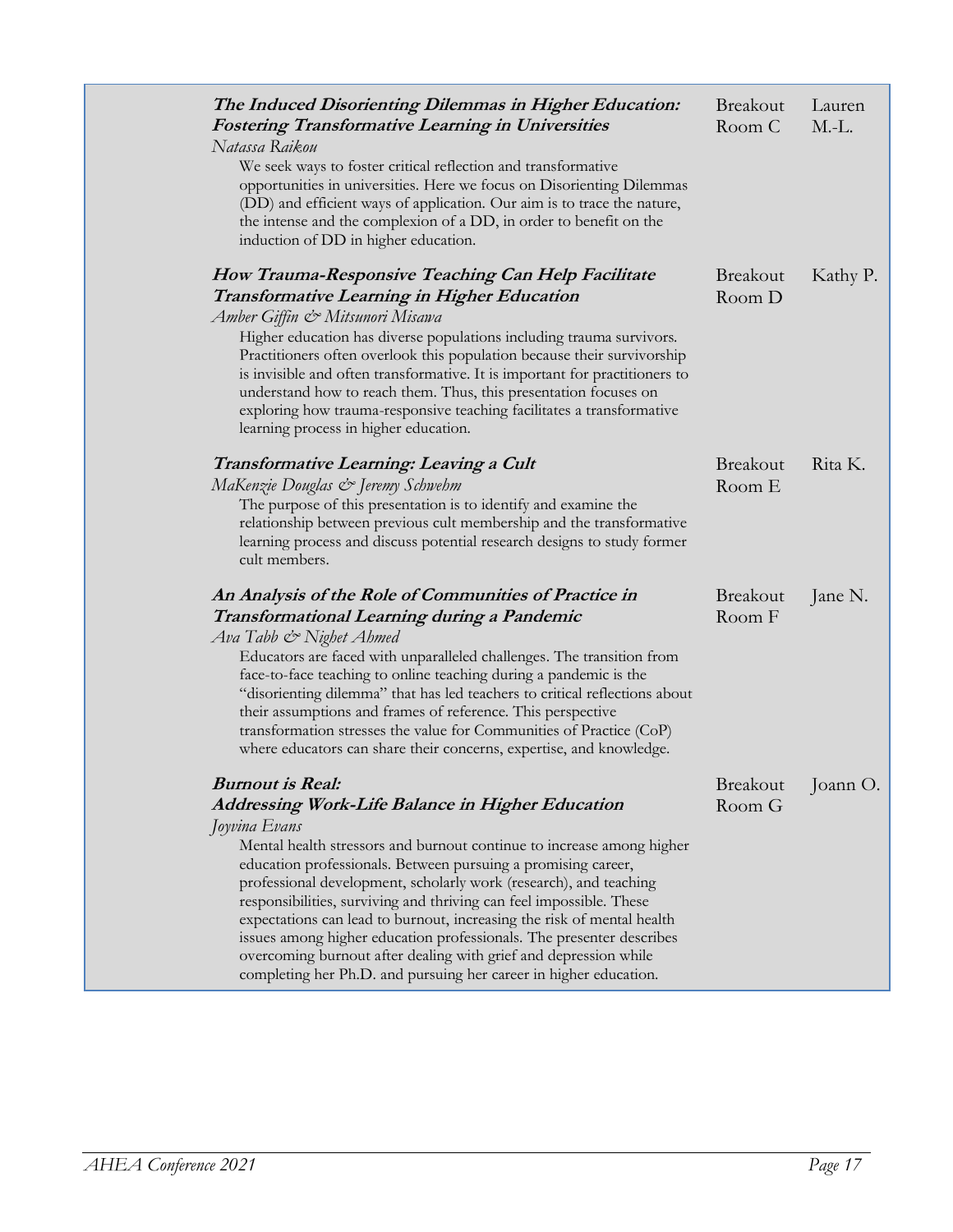| $2:30$ pm $-$<br>$3:00 \text{ pm}$<br>Seven<br>Concurrent<br><b>Sessions</b> | The Crisis in Early Education Deepens<br>Jessie Tinoco<br>Early Childhood Care and Education (ECCE) professionals play a vital<br>role in child development, yet they don't make a livable wage. Further,<br>these professionals suffer higher than average levels of stress and<br>depression. This session reviews foundational and specific competencies<br>and the ability to support diverse population necessary for successful<br>ECCE workforce.                                                                                                                                                                                                                                                                                                                                                                                                                                                                                                                                                                                                                                                                                                                                                                                                                                                                                                                                             | <b>Breakout</b><br>Room A | Edith G.          |
|------------------------------------------------------------------------------|------------------------------------------------------------------------------------------------------------------------------------------------------------------------------------------------------------------------------------------------------------------------------------------------------------------------------------------------------------------------------------------------------------------------------------------------------------------------------------------------------------------------------------------------------------------------------------------------------------------------------------------------------------------------------------------------------------------------------------------------------------------------------------------------------------------------------------------------------------------------------------------------------------------------------------------------------------------------------------------------------------------------------------------------------------------------------------------------------------------------------------------------------------------------------------------------------------------------------------------------------------------------------------------------------------------------------------------------------------------------------------------------------|---------------------------|-------------------|
|                                                                              | <b>Self-Authorship in Prior Learning Assessment</b><br>Ashley Gleiman<br>As participation in Prior Learning Assessment programs continue to<br>rise, it is important to develop, evaluate, and evolve curriculum to meet<br>the needs of online learners. This session explores how one university<br>used Self-Authorship to frame PLA Practice and Processes to better<br>engage and support learners.                                                                                                                                                                                                                                                                                                                                                                                                                                                                                                                                                                                                                                                                                                                                                                                                                                                                                                                                                                                             | <b>Breakout</b><br>Room B | Jeff A.           |
|                                                                              | <b>Adult Undergraduate Students' Sense of Belonging:</b><br>A Cross-Case Analysis by Involvement<br>Michael Giacalone<br>Scholars have explored college students' sense of belonging based on<br>various student groups and social identities. Belonging for adult<br>undergraduate students, however, has gone relatively unexamined. This<br>paper will explore belonging through a cross-case analysis of three adult<br>students differentiated by student involvement level (Astin, 1984/1999),<br>which is a contributing factor to belonging.                                                                                                                                                                                                                                                                                                                                                                                                                                                                                                                                                                                                                                                                                                                                                                                                                                                 | <b>Breakout</b><br>Room C | Lauren<br>$M.-L.$ |
|                                                                              | The Online Doctoral Student Transformation<br>Ronald Black<br>Transformational teaching and learning on the doctoral level have many<br>names and as many instructional styles. Today, we know that doctoral<br>transformational learning involves many different forms of technology<br>that is used for mentor/student collaboration throughout the<br>dissertation process. Transformational learning in the online doctoral<br>classroom focuses on the interaction. The doctoral mentor focuses on<br>transforming their doctoral students throughout their dissertation<br>journey. A doctoral mentor's collaboration and communication style<br>sets the pace for success throughout the doctoral student's<br>transformation. Doctoral mentors play a large role in guiding the<br>doctoral candidate up the doctoral mountain from identifying their topic<br>through completion of their dissertation. The E-Mentoring<br>chair/doctoral candidate relationship begins as soon as the doctoral<br>candidate completes doctoral content courses and begins their<br>dissertation process. This paper and presentation focus on the online<br>doctoral student throughout their transformation from doctoral student<br>to doctoral candidate to doctoral graduate as they travel up their<br>doctoral/dissertation mountain leading to the doctorate degree and<br>success in their career. | <b>Breakout</b><br>Room D | Kathy P.          |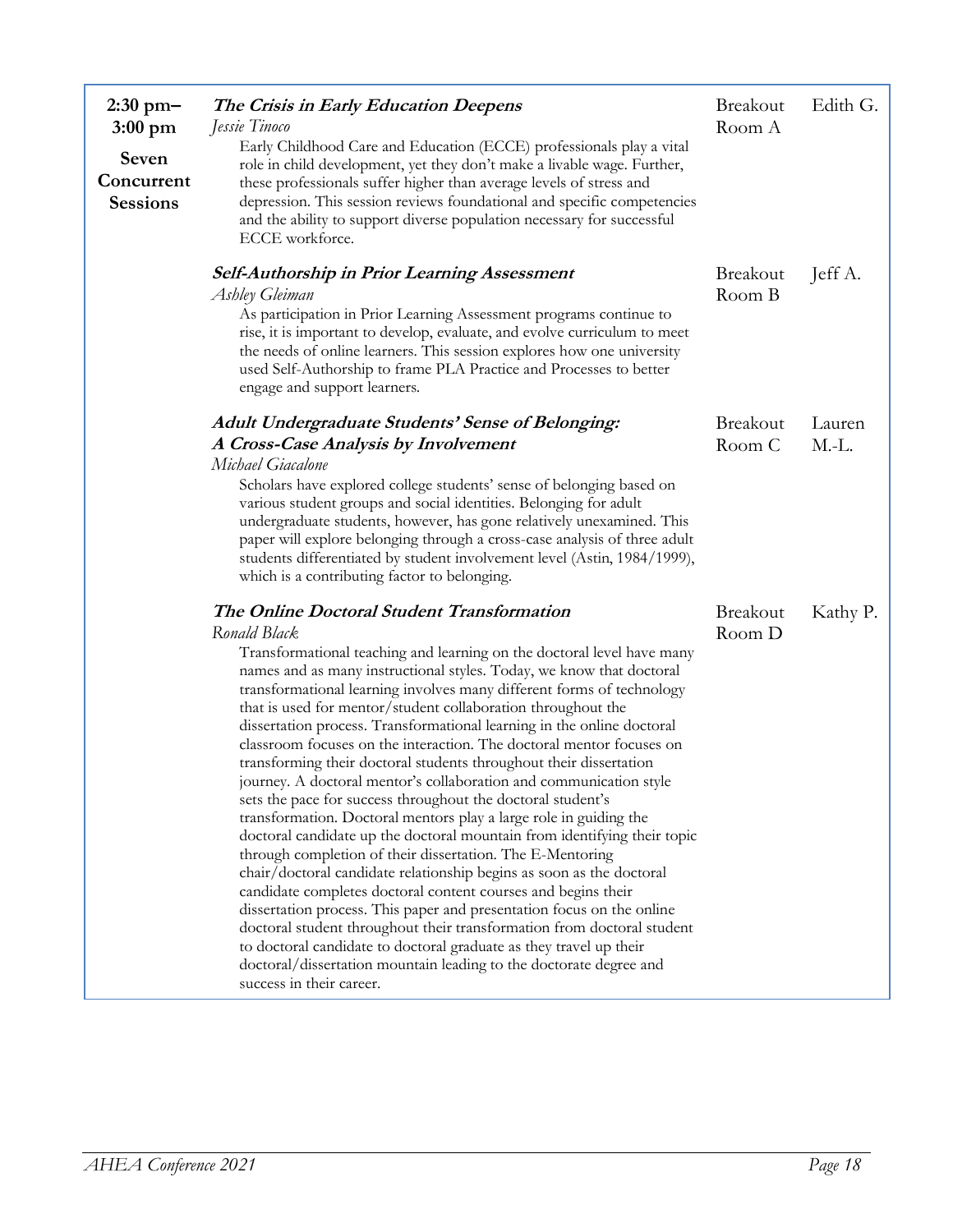| <b>Conducting Research: Before and After the Pandemic</b><br>Marilyn Lockhart & Elyse Lovell<br>Women in higher education, and more specifically women with children,<br>have been more adversely impacted in their work and research, by the<br>pandemic. We would like to learn the experiences of people-men and<br>women, students and faculty-who attend our session and then present<br>the results of a research project conducted before the pandemic with<br>female community college students who were parents and living in<br>poverty. We will discuss our study and ask participants about their<br>experiences in conducting research and the impact it has had on them<br>before and since the pandemic. | Breakout<br>Room E | Rita K.  |
|-------------------------------------------------------------------------------------------------------------------------------------------------------------------------------------------------------------------------------------------------------------------------------------------------------------------------------------------------------------------------------------------------------------------------------------------------------------------------------------------------------------------------------------------------------------------------------------------------------------------------------------------------------------------------------------------------------------------------|--------------------|----------|
| <b>COVID</b> changed the Marketing Playbook                                                                                                                                                                                                                                                                                                                                                                                                                                                                                                                                                                                                                                                                             | <b>Breakout</b>    | Jane N.  |
| for Recruitment                                                                                                                                                                                                                                                                                                                                                                                                                                                                                                                                                                                                                                                                                                         | Room F             |          |
| Alison Zeringue                                                                                                                                                                                                                                                                                                                                                                                                                                                                                                                                                                                                                                                                                                         |                    |          |
| The pandemic has certainly changed the way that colleges do business.<br>It has also changed the way we learn and plan. Resources are tighter;<br>budgets are leaner and focusing on digital-first leads to an entirely new<br>way of executing communications and marketing. Use digital marketing<br>to show ROI and drive the case for budget support.                                                                                                                                                                                                                                                                                                                                                               |                    |          |
| A Transformational Learning Experience for                                                                                                                                                                                                                                                                                                                                                                                                                                                                                                                                                                                                                                                                              | <b>Breakout</b>    | Joann O. |
| Veterans Transitioning in Higher Education:                                                                                                                                                                                                                                                                                                                                                                                                                                                                                                                                                                                                                                                                             | Room G             |          |
| Behaviorism, Andragogy and Self-Directed Learning                                                                                                                                                                                                                                                                                                                                                                                                                                                                                                                                                                                                                                                                       |                    |          |
| Yvonne Hunter-Johnson                                                                                                                                                                                                                                                                                                                                                                                                                                                                                                                                                                                                                                                                                                   |                    |          |
| The transitioning of veterans from the "military world" to the "civilian<br>world," while utilizing higher education as a transitional tool, is a critical<br>transition that can yield a transformative learning experience. Despite<br>their motivation and resilience, veterans still encounter many challenges<br>when transitioning to civilian institutions.                                                                                                                                                                                                                                                                                                                                                      |                    |          |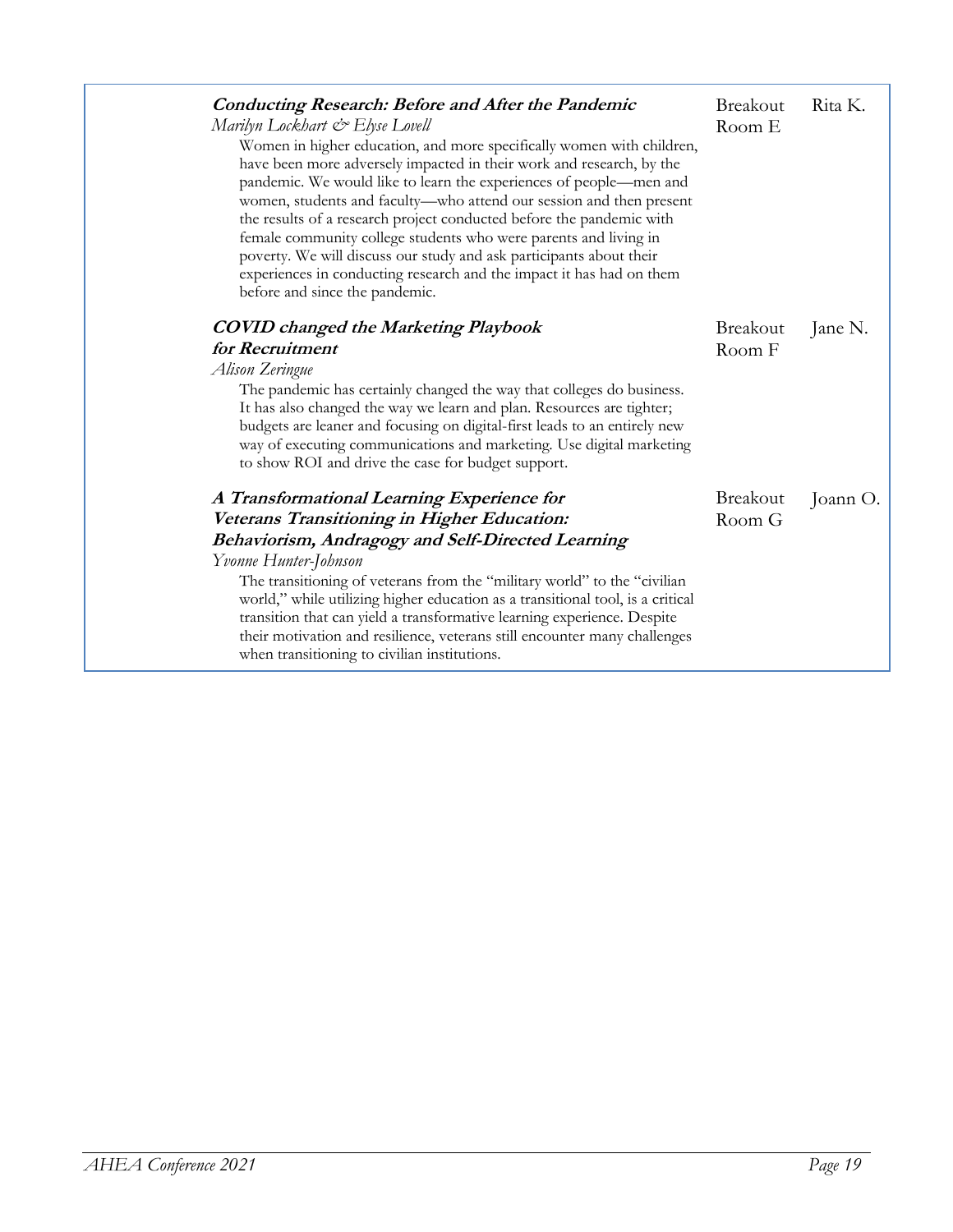## **2021 Conference—Detailed Schedule: Friday, March 12**

<span id="page-19-0"></span>**Please note: all times are Eastern Time Zone**

| Time                                                       | Description                                                                                                                                                                                                                                                                                                                                                                                                                                                                      | Location                  | Moderator         |
|------------------------------------------------------------|----------------------------------------------------------------------------------------------------------------------------------------------------------------------------------------------------------------------------------------------------------------------------------------------------------------------------------------------------------------------------------------------------------------------------------------------------------------------------------|---------------------------|-------------------|
| $9:00$ am-<br>$9:15$ am                                    | Gathering                                                                                                                                                                                                                                                                                                                                                                                                                                                                        | Main<br>Zoom<br>Room      |                   |
| $9:15$ am-<br>$9:45$ am<br>Seven<br>Concurrent<br>Sessions | <b>Transformational Learning &amp; Adult Learners:</b><br><b>Reflections on the Development of an Online</b><br>Service-Learning Course on Equity, Intercultural<br>Competency, and Cultural Humility for Students in the<br><b>Helping Professions</b><br>Julie Skogsbergh                                                                                                                                                                                                      | <b>Breakout</b><br>Room A | Edith G.          |
|                                                            | This year the University Without Walls at UMass Amherst celebrates its<br>50th year from what began as an "educational experiment" back in 1971.<br>This presentation seeks to discuss the development of a service-learning<br>online course focused on the themes of equity, intercultural competency,<br>and cultural humility specific to students in the helping professions.<br>Note: This presentation is one of three presentations celebrating the 50th                 |                           |                   |
|                                                            | anniversary of the University Without Walls program.                                                                                                                                                                                                                                                                                                                                                                                                                             |                           |                   |
|                                                            | <b>Should College Educators Seek</b><br>to Transform Their Students?<br>Alan Mandell & Xenia Coulter<br>This session takes up an array of interrelated questions: Are students<br>transformed through higher education? What role do, and should,<br>teachers play in this process? Should transformation be a goal of our<br>institutions, or is transformation a private process that should be<br>separated from the learning process and our formal responsibilities?        | <b>Breakout</b><br>Room B | Jeff A.           |
|                                                            | <b>Developing Adult Education Curriculum</b><br>to Advance Human Rights Literacy<br>Petra Robinson & Maja Stojanovic<br>This presentation highlights the need for a critical literacies skillset and<br>focuses on the importance of including human rights literacy in adult<br>education curriculum. We discuss existing resources and materials,<br>training offerings, activities, and lesson plans that would be a useful<br>foundation of human rights literacy curricula. | <b>Breakout</b><br>Room C | Lauren<br>$M.-L.$ |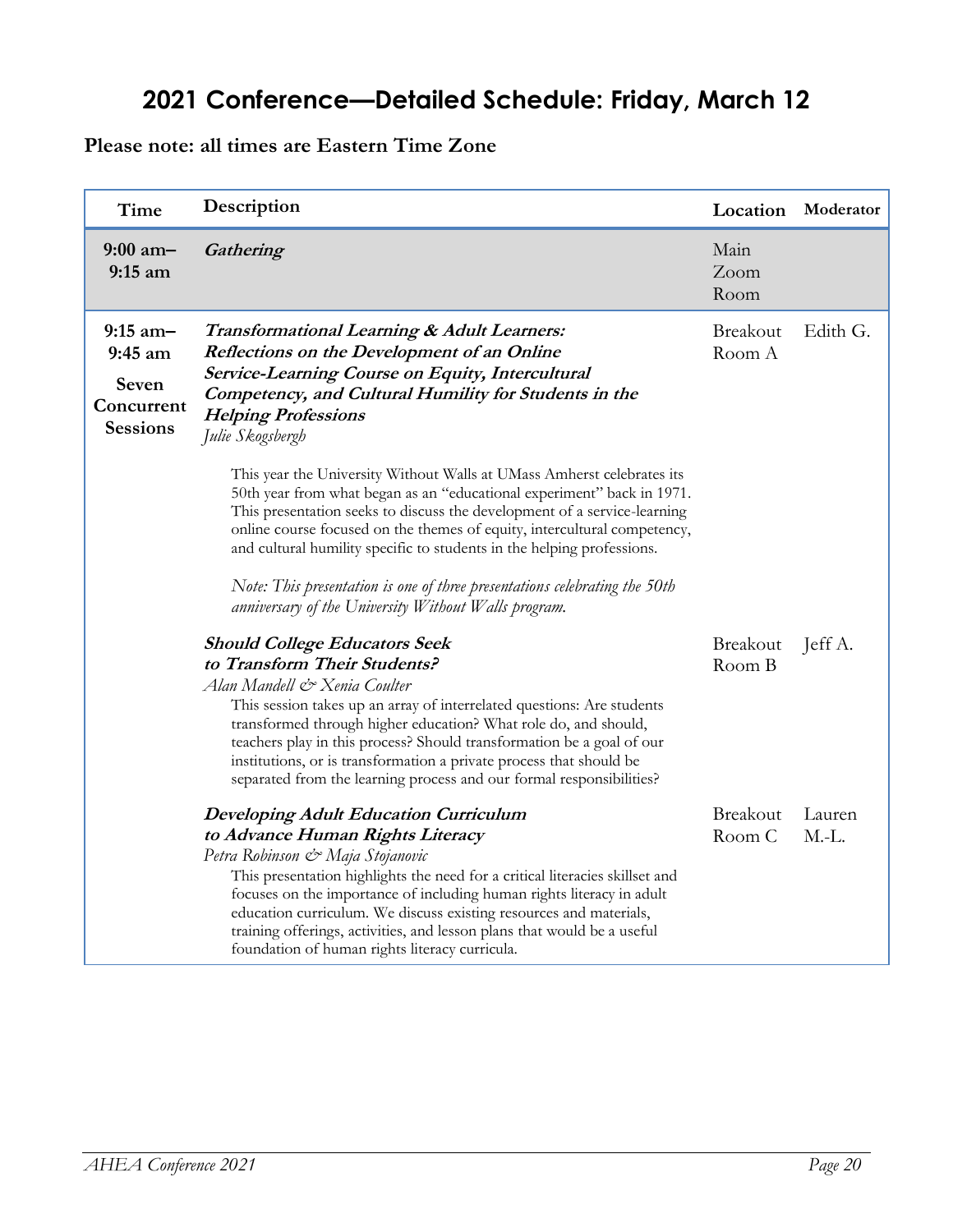| Lights, Camera, Intentional Action:<br>Transformation Learning During a Pandemic - Take 1                                                                                                                         | <b>Breakout</b><br>Room D | Kathy P. |
|-------------------------------------------------------------------------------------------------------------------------------------------------------------------------------------------------------------------|---------------------------|----------|
| Tara Hart & Alaric Williams                                                                                                                                                                                       |                           |          |
| Is there anything else that needs to be said about the year 2020?<br>Everyone was affected in some way. One learning point of 2020 for folks<br>in higher education was adaptability. We had to adapt to the many |                           |          |
| changes in academic and student affairs. Instruction took on a new<br>meaning. Student services had to become creative. As higher education                                                                       |                           |          |
| professionals continue to adjust, transformative learning will require<br>change and adjustment but can assist students during times of adversity.                                                                |                           |          |
| This presentation will focus on these items as well as promote the idea of<br>transformative learning to assist students with overall health and well-                                                            |                           |          |
| being.                                                                                                                                                                                                            |                           |          |
| <b>Academic Support on the Web:</b>                                                                                                                                                                               | <b>Breakout</b>           | Rita K.  |
| <b>Graduate Student Use and Perceptions</b>                                                                                                                                                                       | Room E                    |          |
| of Usefulness of Web Resources and Tools                                                                                                                                                                          |                           |          |
| Kelly Grieneisen Tillotson & Glenda Gunter                                                                                                                                                                        |                           |          |
| There are many Web resources and tools that are available for students'<br>academic support. Web resources can be used in many ways, such as to                                                                   |                           |          |
| support course work, research, and to meet various academic goals. This                                                                                                                                           |                           |          |
| presentation highlights a research study that was conducted to examine                                                                                                                                            |                           |          |
| graduate student perspectives and use of Web resources and tools to                                                                                                                                               |                           |          |
| support academics. This study used a mixed method approach to collect                                                                                                                                             |                           |          |
| graduate student data regarding their use and perceptions of Web                                                                                                                                                  |                           |          |
| resources and tools that they use in their academic pursuits.                                                                                                                                                     |                           |          |
| High Risk Advocacy:                                                                                                                                                                                               | <b>Breakout</b>           | Jane N.  |
| <b>Shaping Institutionalism Toward Progressivism</b>                                                                                                                                                              | Room F                    |          |
| <b>Brooke</b> Moreland                                                                                                                                                                                            |                           |          |
| Organizations are having to change in the face of social change. This                                                                                                                                             |                           |          |
| session seeks to satisfy the inquiry of how and what professionals can do<br>to achieve desired normative outcomes, acknowledging and reviewing                                                                   |                           |          |
| forms of institutionalism indigenous to their home institutions that could                                                                                                                                        |                           |          |
| hinder progress. Brooke Moreland developed the MHRA for                                                                                                                                                           |                           |          |
| professionals to evaluate the dispositions of their home institutions along                                                                                                                                       |                           |          |
| with their own practices. From the model, professionals will learn                                                                                                                                                |                           |          |
| examples of institutionalism that can hinder the progression of student                                                                                                                                           |                           |          |
| advocacy and equity work along with exploring the components model:                                                                                                                                               |                           |          |
|                                                                                                                                                                                                                   |                           |          |
| education, reciprocal interdependence, and advocacy, for the purposes of<br>micro and macro-organizational application.                                                                                           |                           |          |
|                                                                                                                                                                                                                   |                           |          |
| The Invisible Barrier: Perceptions of Leadership                                                                                                                                                                  | <b>Breakout</b>           |          |
|                                                                                                                                                                                                                   | Room G                    |          |
| Jennifer Castellanos<br>Despite the fact that women these days are earning more educational<br>degrees (bachelor, master, or doctorate) then men, they however,                                                   |                           | Joann O. |
| continue to be underrepresented in executive leadership positions. This<br>could be in part due to gender-based barriers caused by the current                                                                    |                           |          |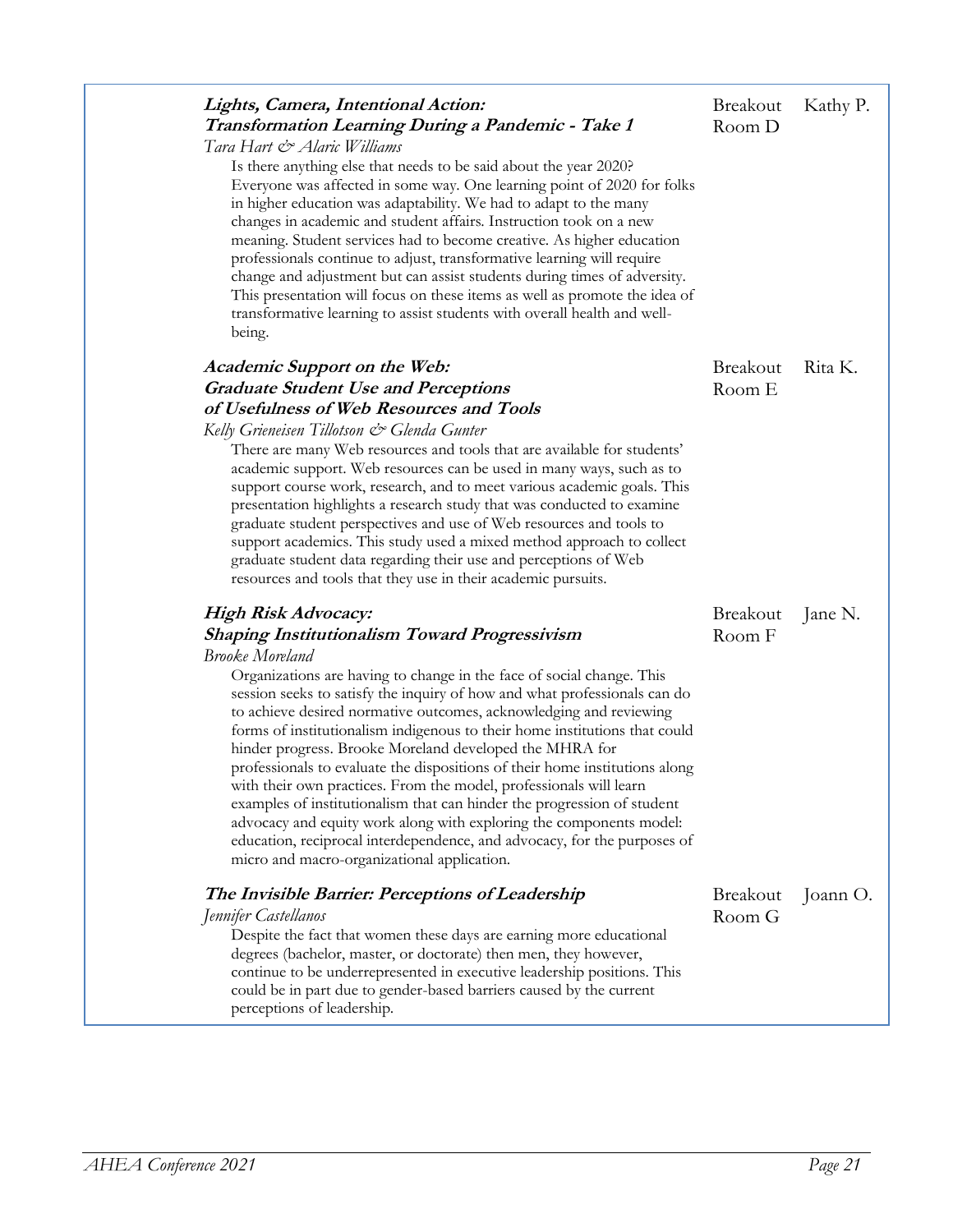| $10:00$ am-<br>$10:30$ am              | Narrative, Experiential Learning, and Valuing the Specific<br>and Contextual for Transformative Learning                                                                                                                                                                                                                                                                                                                                                                                                                                                                                                                                                                                                      | Breakout<br>Room A        | Edith G.          |
|----------------------------------------|---------------------------------------------------------------------------------------------------------------------------------------------------------------------------------------------------------------------------------------------------------------------------------------------------------------------------------------------------------------------------------------------------------------------------------------------------------------------------------------------------------------------------------------------------------------------------------------------------------------------------------------------------------------------------------------------------------------|---------------------------|-------------------|
| Seven<br>Concurrent<br><b>Sessions</b> | Abigail Dallmann<br>Narrative writing as a method of prior learning development provides a<br>powerful format for transformational learning, as students are given the<br>opportunity to articulate and frame their own learning and academic<br>journeys in their own words. In the University Without Walls program,<br>we use a narrative portfolio to evaluate prior learning. This portfolio<br>includes an introduction and conclusion that allows a student to situate<br>their learning within the context of their life journey.                                                                                                                                                                     |                           |                   |
|                                        | This presentation is one of three presentations celebrating the 50th<br>anniversary of the University Without Walls program.                                                                                                                                                                                                                                                                                                                                                                                                                                                                                                                                                                                  |                           |                   |
|                                        | "We Went Through a Pandemic Together":<br><b>Strategies for Facilitating Transformative Learning</b><br>Among Nontraditional Adult Learners During a Crisis<br>Charity Anderson<br>Attendees will leave the presentation with three concrete strategies for<br>facilitating transformation in nontraditional academic settings, especially<br>during times of crisis.                                                                                                                                                                                                                                                                                                                                         | Breakout<br>Room B        | Jeff A.           |
|                                        | The Transformational Leader:<br>Be Courageous. Be Authentic. Be Ready.<br>Dethorn Young<br>Today's emerging workforce is demanding authentic experiences from<br>their employers and preferred brands. In a world driven by expeditious<br>technological change, the human factor remains at the core of thriving<br>business and stakeholder relationships. Leaders who are transparent,<br>relatable and real demonstrate a unique, competitive advantage. When<br>teams can candidly communicate with their leaders concerning their<br>career path, personal aspirations, and direction, they feel appreciated,<br>heard, understood, and included.                                                       | Breakout<br>Room C        | Lauren<br>$M.-L.$ |
|                                        | Not Buy the Book! The Challenges and Rewards of Achieving<br><b>Course Outcomes with OER Materials</b><br>Andra Goldberg<br>While creating free and low-cost materials to replace expensive textbooks<br>in technology courses that were also part of the Healthcare Information<br>Technician degree, faculty discovered a surprise benefit of being able to<br>make quick and timely adjustments to these items. This presentation will<br>outline the process created for integrating OER materials.                                                                                                                                                                                                       | <b>Breakout</b><br>Room D | Kathy P.          |
|                                        | Was it Enough?<br><b>Responding to COVID-19 with Course Design Changes</b><br>Joann Olson & Rita Kenahan<br>As a result of COVID-19, educators were challenged to respond to<br>unprecedented student needs. This study explores the experiences of<br>students in a fully online graduate program as the scope of the pandemic<br>was growing. This case study explores course design changes to fulfill<br>learning objectives while also giving students increased flexibility.<br>Students found flexible due dates and course access most helpful. The<br>session will also discuss decisions related to "reining it back in" (e.g.,<br>reinstating course deadlines) and work/life balance for faculty. | <b>Breakout</b><br>Room E | Rita K.           |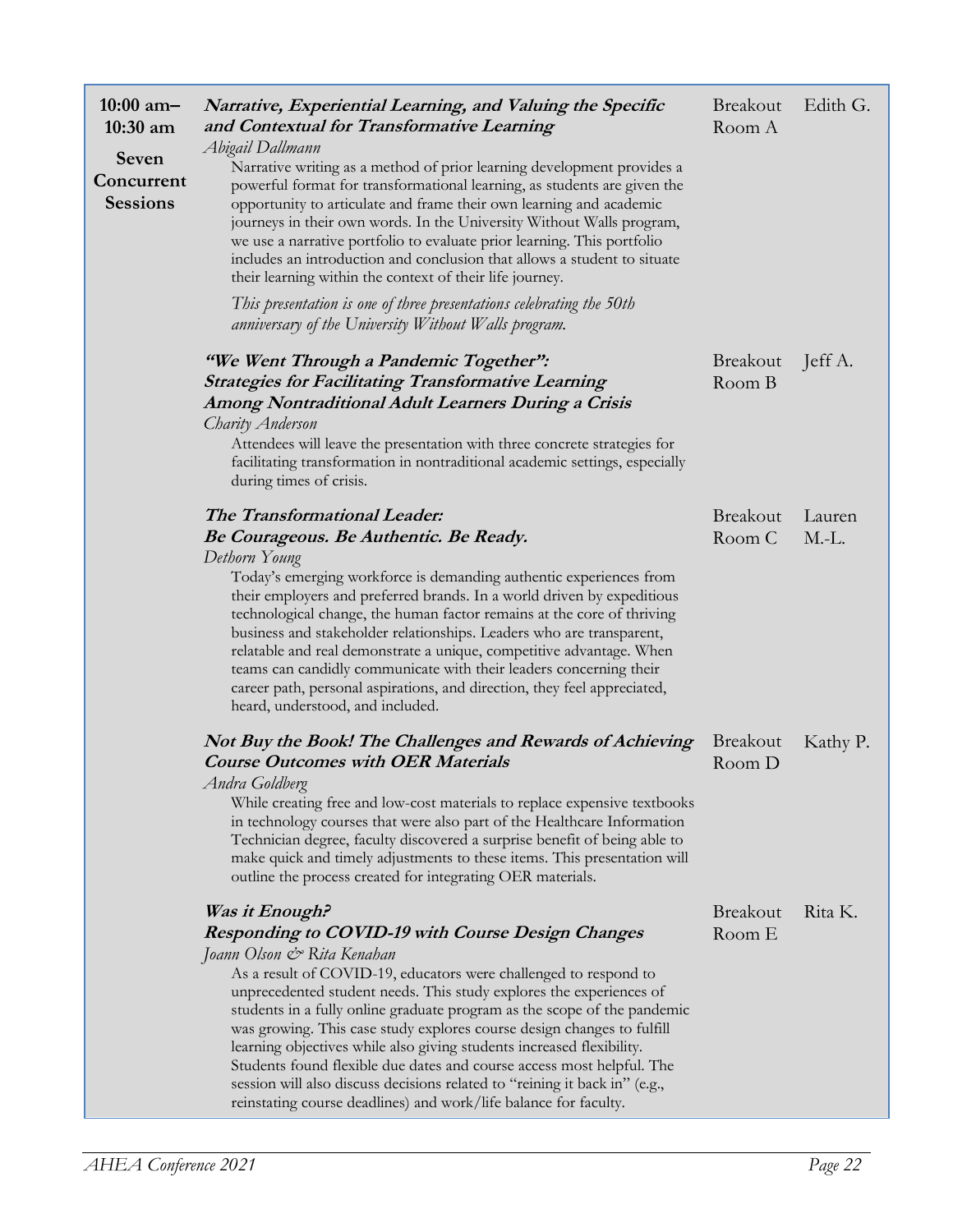|                                                                          | Transformational Learning Through the Expression of<br><b>Stories in Varied College Courses</b><br>Craig Mealman & Donna Jones-Ilsley<br>As instructors working primarily with adult learners, we are frequently<br>inspired through deep appreciation of listening to the powerful and<br>insightful stories that students share in the spaces created through the<br>course learning activities. Drawing on the personal and experiential<br>knowledge of the students enriches the discourse, expands the content,<br>supports community building in the learner group, and enriches (even<br>builds capacity) and sustains the instructors. There is a rich and<br>expansive literature describing the powerful learning and teaching<br>processes involved in the use of stories, narrative expression, and<br>personal knowledge of members of a learning community.                                                                                         | <b>Breakout</b><br>Room F | Jane N.           |
|--------------------------------------------------------------------------|--------------------------------------------------------------------------------------------------------------------------------------------------------------------------------------------------------------------------------------------------------------------------------------------------------------------------------------------------------------------------------------------------------------------------------------------------------------------------------------------------------------------------------------------------------------------------------------------------------------------------------------------------------------------------------------------------------------------------------------------------------------------------------------------------------------------------------------------------------------------------------------------------------------------------------------------------------------------|---------------------------|-------------------|
|                                                                          | <i>What's Done in the Dark:</i><br>The Cost of Mentoring while Black<br>Tennille Lasker-Scott & Byron Pruitt<br>Mentoring is a vital part of many industries. The presentation is an<br>examination of the experiences of Black students and educators, the<br>impact of Black mentorship, and the cost of Blackness at predominately<br>White institutions (PWI).                                                                                                                                                                                                                                                                                                                                                                                                                                                                                                                                                                                                 | <b>Breakout</b><br>Room G |                   |
| 11:45 $am-$<br>$11:15$ pm<br><b>Six</b><br>Concurrent<br><b>Sessions</b> | <b>Making Connections:</b><br>Teaching, Transformational Learning, and Integrating<br><b>Resilience from Outside the Walls With Adult Learners</b><br>Lisa Modenos<br>For 50 years our University Without Walls Program has focused on<br>helping adult students return to college and earn their degrees. In those<br>50 years we have seen a pattern: Our adult learners often do not arrive<br>resilient regarding their educational journeys. In fact, many of them carry<br>baggage about their abilities and formal education. I will discuss how our<br>program deals with this disconnect and discuss some of the mechanisms<br>(formal and informal) that our program employs to help transform our<br>students' connections to their educational journeys and integrate their<br>successes from life into their degrees.<br>This presentation is one of three presentations celebrating the 50th<br>anniversary of the University Without Walls program. | <b>Breakout</b><br>Room A | Edith G.          |
|                                                                          | Code-Switching in Adults in Higher Education<br>Racheal Popoola & Kayon Murray-Johnson<br>This presentation will explore the emotional labor involved in code-<br>switching and its perceived impact on Black American faculty and<br>students at predominantly White institutions. Participants will benefit<br>from critical dialogue about examining these issues might support<br>transformational learning in an era of equity and social justice.                                                                                                                                                                                                                                                                                                                                                                                                                                                                                                            | <b>Breakout</b><br>Room B | Jeff A.           |
|                                                                          | From Crisis to Catalyst: Accelerating Student-Ready<br><b>Transformation in Turbulent Times</b><br>Sarah Ancel<br>The speaker will discuss why the current crisis provides a unique<br>opportunity to boldly advocate for adult learners and the institutional<br>transformation necessary to serve them more effectively. She will offer<br>practical advice for how to engage, motivate, and mobilize institutional<br>leaders and other stakeholders in these efforts.                                                                                                                                                                                                                                                                                                                                                                                                                                                                                          | <b>Breakout</b><br>Room C | Lauren<br>$M.-L.$ |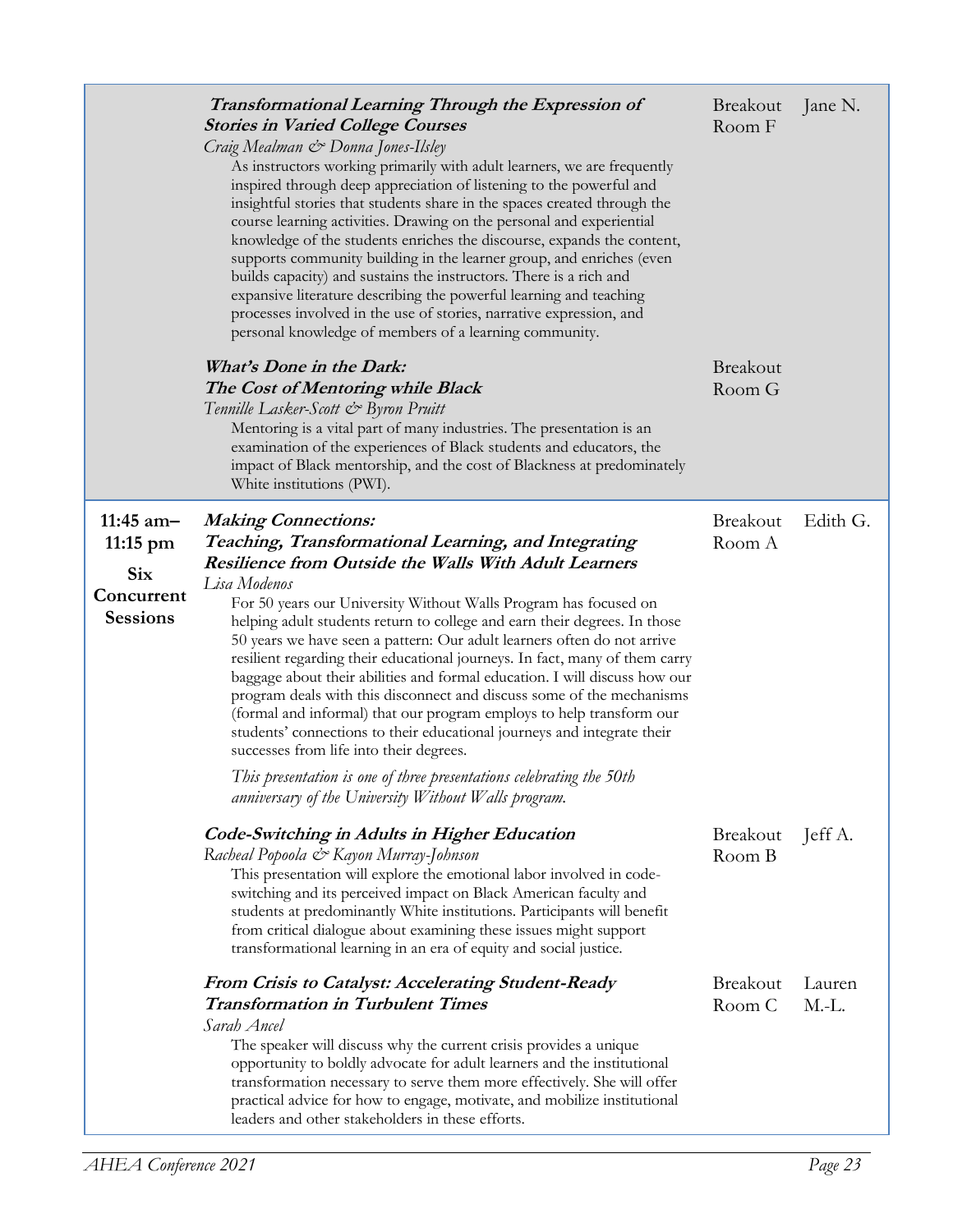|                                   | Thriving in a COVID Environment: How Two Health Studies<br>Programs Coped with Providing A Quality Education to Adult<br><b>Learners During A Pandemic</b><br>Bonnie Flynn & David San Filippo<br>When the pandemic hit, colleges were faced with a huge dilemma: How<br>to continue with business as usual when the world is turned upside<br>down? Programs had to adjust their courses with little time to respond.<br>This presentation describes how two Health Studies programs coped,<br>and even thrived, during a difficult time.                                                                                                                                                                 | Breakout<br>Room D        | Kathy P. |
|-----------------------------------|------------------------------------------------------------------------------------------------------------------------------------------------------------------------------------------------------------------------------------------------------------------------------------------------------------------------------------------------------------------------------------------------------------------------------------------------------------------------------------------------------------------------------------------------------------------------------------------------------------------------------------------------------------------------------------------------------------|---------------------------|----------|
|                                   | Building a Resilient Workforce: Using the 7 C's of Resiliency<br>to Train Helping Professionals of Tomorrow<br>Dorothy Grill<br>Research has shown that career pathways allow adult students to access<br>postsecondary education and be successful. Providing individualized<br>academic and career counseling helps participants succeed at closing the<br>skill and wage gap, because they are prepared for workplace success.<br>Partnerships with community support agencies allow professionals who<br>work with adult students to provide services and address specific barriers<br>while they complete bridge programs, integrated training, and career<br>pathways to the career of their future. | <b>Breakout</b><br>Room E | Rita K.  |
|                                   | <b>Recruitment Strategies and Migration Regulations of</b><br><b>International Students in The United States and Canada:</b><br>A Comparative Study<br>Aynur Charkasova<br>The presentation will discuss the value of international students in higher<br>education and the challenges they experience while pursuing higher<br>education in the USA and Canada. We will compare recruitment<br>strategies of two countries in terms of student visa policy, visa fees and<br>processing time, employment opportunities, and the impact of<br>immigration policies and employability upon completion of their degrees.                                                                                     | <b>Breakout</b><br>Room F | Jane N.  |
|                                   | A Tale of the Adult Learner<br>and How They Found Their Voice<br>Nancy Fee Rabidoux<br>Join us and explore how students have found their voices while working<br>with the Finish What You Started Program at the University of Rhode<br>Island. Conceptualized in 2012 as a pathway for non-traditional learners<br>to return to the program, the program provides guidance for adult<br>learners from matriculation to graduation. Hear our students' struggles<br>that turned into success stories.                                                                                                                                                                                                      | <b>Breakout</b><br>Room G | Joann O. |
| $11:30$ am-<br>$12:30 \text{ pm}$ | <b>Business Meeting and Closing Session</b>                                                                                                                                                                                                                                                                                                                                                                                                                                                                                                                                                                                                                                                                | Main<br>Zoom<br>Room      |          |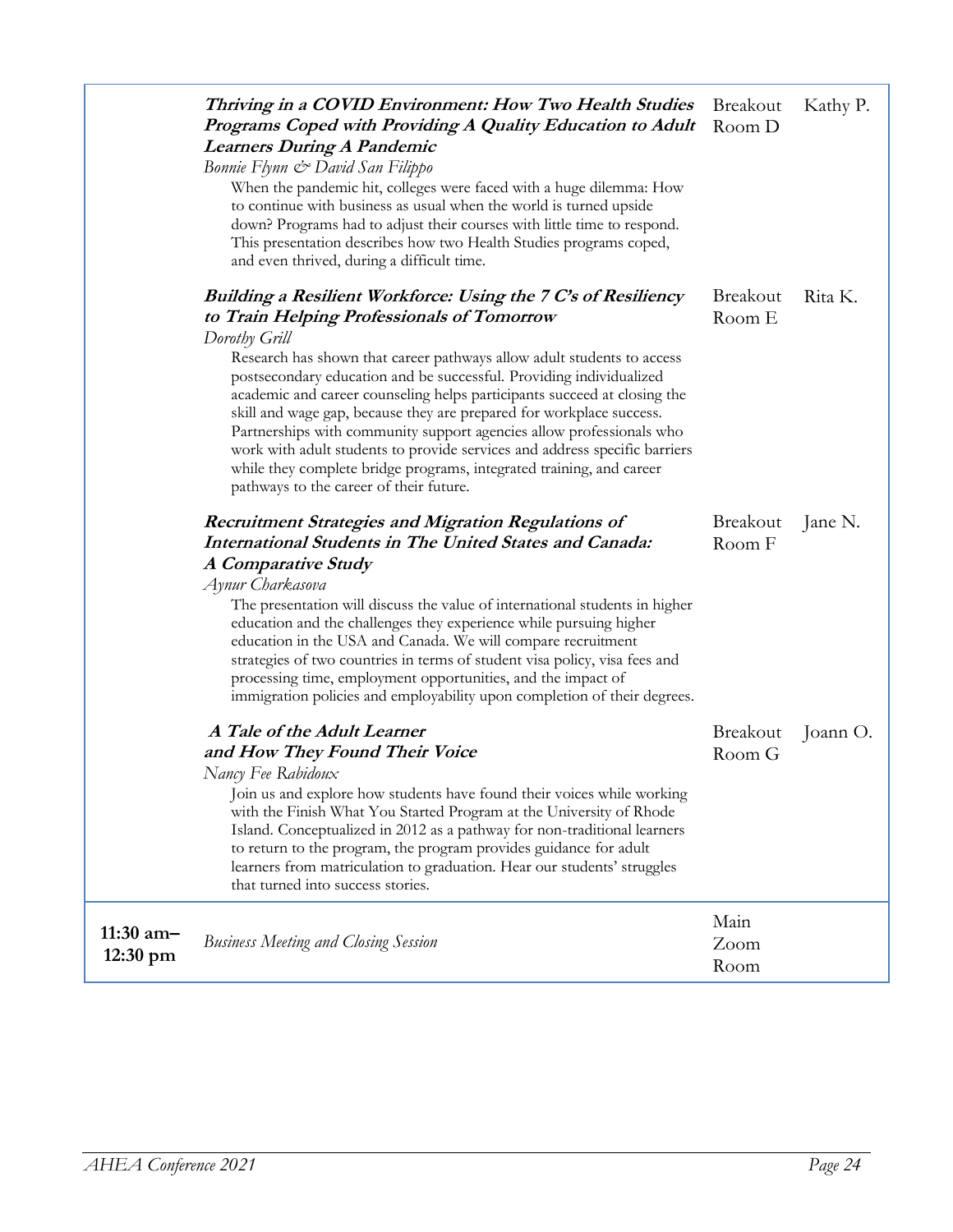## <span id="page-24-0"></span>**Submit a Paper for the AHEA Conference Proceedings**

As a presenter at the 2021 AHEA Conference, we invite you to submit a short paper (related to your presentation) for inclusion in this year's conference proceedings. AHEA conference proceedings are published electronically and archived on ERIC. We will be using the following timetable to produce the conference proceedings.

| Paper submission deadline                                | April 15, 2021 |
|----------------------------------------------------------|----------------|
| Papers proofread and returned to authors for last review | May 15, 2021   |
| Final papers due                                         | May 31, 2021   |
| Proceedings release date (anticipated)                   | June 30, 2021  |

#### **To Submit a Paper for the Proceedings**

As noted, we are aiming for a rather tight turnaround time for publishing the proceedings. This process will be expedited by your careful attention to the following content and formatting guidelines. Your paper will be reviewed and edited for grammar, APA, and clarity, but we will not engage in a thorough review of the contents. Therefore, please ensure that you submit a polished version of the manuscript by the April 15, 2021 deadline. Papers that do not meet full criteria for submission and acceptance will not be included in the proceedings.

#### **Paper Length Guidelines**

- Papers will be 1,500-3,000 words. Word count includes tables, figures, and references.
- Include an abstract of 100-120 words and 3-5 keywords to aid in indexing your paper.
- Be sure that the reference section is complete and in keeping with APA guidelines.
- Include a biographical paragraph of no more than 70 words for each author/presenter.

#### **Formatting Guidelines**

- Papers must be submitted using the following word processing formats: \*.doc, \*.docx, \*.rtf. Do *not* submit a .pdf file.
- Doubled-spaced, 12 point, Times New Roman font.
- APA 7th edition requirements apply for formatting, citations, references, language usage, and research criteria (ethics, IRB, etc.).
- Submissions should use an academic writing style, including supported statements and logical arguments. Papers must also demonstrate excellent writing, organization, grammar, and absence of jargon and passive voice.

Samples of previous proceedings papers can be found at

<https://files.eric.ed.gov/fulltext/ED606375.pdf> (for 2020 proceedings) <https://files.eric.ed.gov/fulltext/ED597786.pdf> (for 2019 proceedings) <https://files.eric.ed.gov/fulltext/ED590245.pdf> (for 2018 proceedings) <http://files.eric.ed.gov/fulltext/ED576985.pdf>(for 2017 proceedings)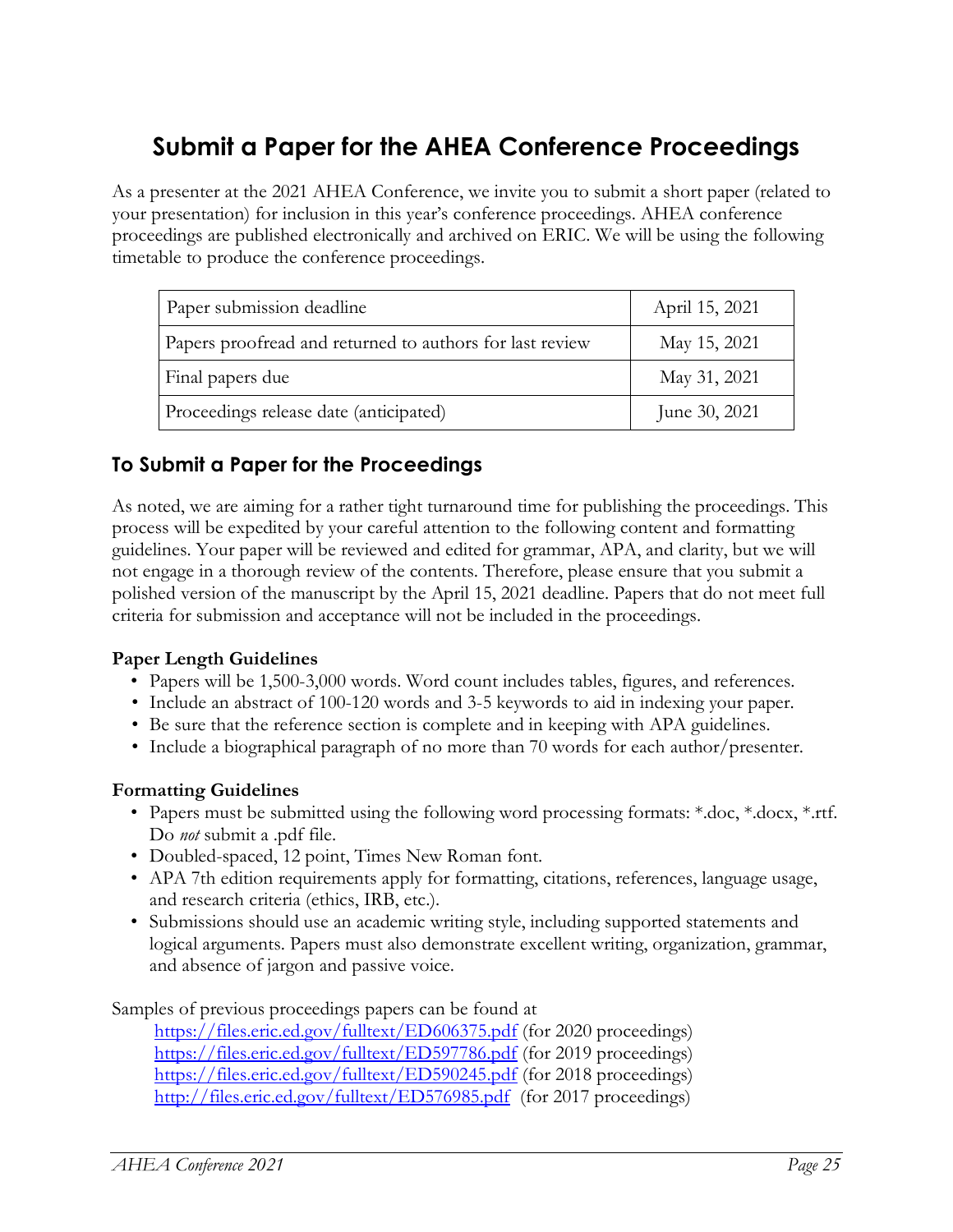

## <span id="page-25-0"></span>**About The Adult Higher Education Alliance (AHEA)**

Our purpose is to help institutions of higher education develop and sustain learning environments and programs suitable for adults.

AHEA does this by:

- Providing a forum for professional educators to share resources and information about alternative degree programs on a national and international level.
- Stimulating practitioner research, thereby contributing to the integration of theory and practice, and to the improved quality of our efforts.
- Serving as a vehicle for cooperative consultation and collaboration among professionals in the field.
- Integrating the interests and concerns from a variety of areas within adult higher education including distance, international, and liberal education.
- Promoting rights of adult students.
- Influencing institutional and public policies concerning the principles of quality practice applied to adult education.
- Promoting cultural diversity and multicultural perspectives and maintaining that commitment through the incorporation of such perspectives into the policies, procedures, and practices of alternative degree programs for adults.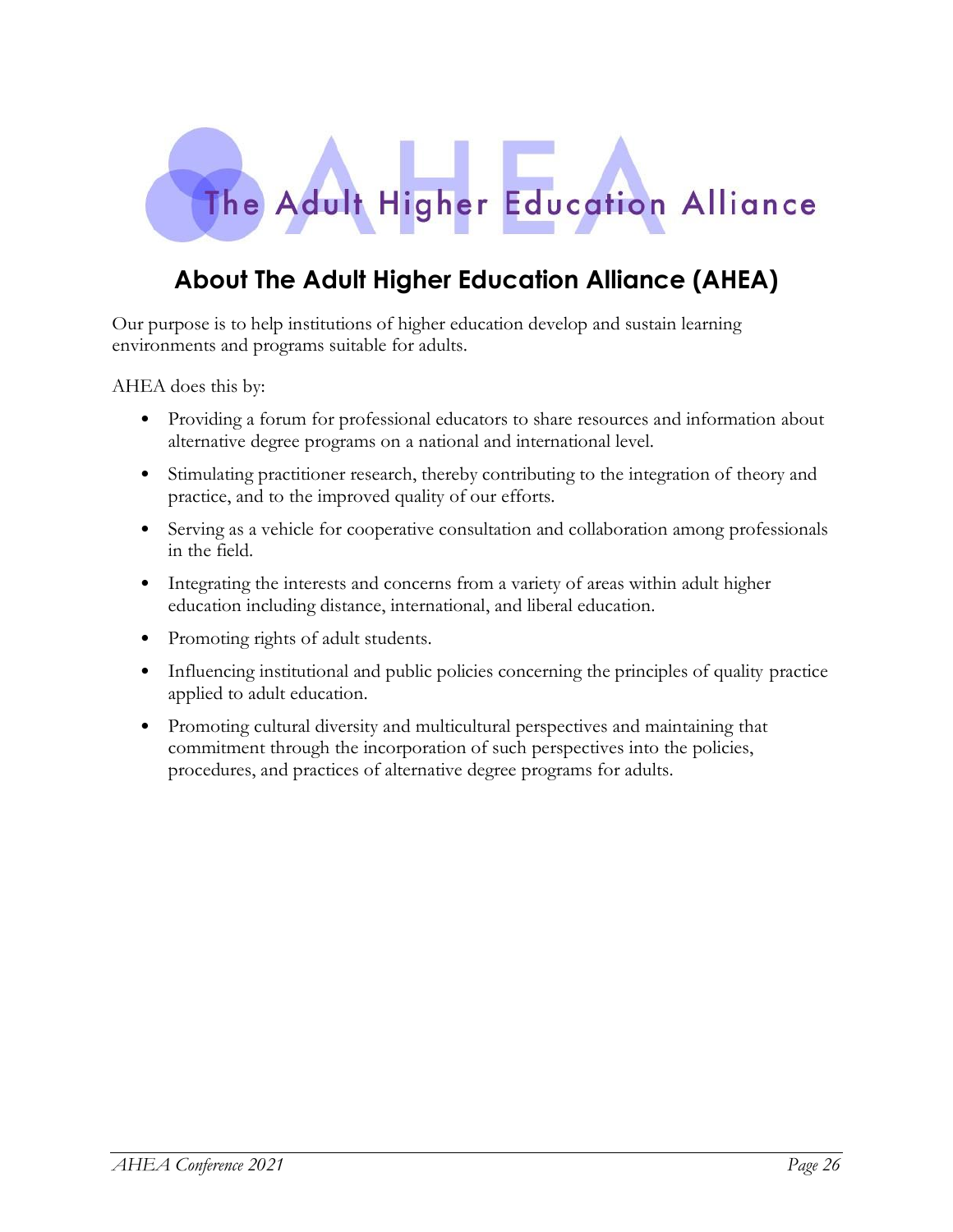## **AHEA Members in Action**

#### <span id="page-26-0"></span>**AHEA Board of Directors 2020-2021**

#### **Kathy Peno, President**

Dr. Peno is Professor of Adult Education at the University of Rhode Island where she coordinates the Adult Education Master's Program and prepares adult educators in the military, in health care fields (including nursing, pharmacy and dentistry), and in corporate and higher education organizations. She also teaches and advises doctoral students in the Adult and Higher Education specialization for the joint Ph.D. program between Rhode Island College and the University of Rhode Island. She holds a master's degree and a Ph.D. in Adult Learning and Human Resource Development from the University of Connecticut. Her scholarship focuses on professional learning and skill development from novice to expert with an emphasis on the role of mentoring. She has written, consulted, and presented extensively on workforce development, professional development, and mentoring as a vehicle for continuous performance improvement in organizations.

#### **Lauren Murray-Lemon, President-Elect; Director of Membership**

Dr. Murray-Lemon is excited to serve as AHEA's Director of Membership and as AHEA's President-Elect. She earned a master's degree in Educational Leadership and Ph.D. in Higher Education and Policy Studies from the University of Central Florida. She currently works in UCF's College of Graduate Studies. Her research interests focus on the experiences of foster care youth and other individuals from underserved populations in higher education, service learning, developing social justice leaders and engaged citizens, and faculty teaching and learning.

#### **Jeff Aulgur, Past President**

Dr. Aulgur is the Department Head of the Department of Professional Studies at Arkansas Tech University, and he has served in this capacity since May 2011. Before his academic appointment, Dr. Aulgur served as the Director of the Professional Development Institute at Arkansas Tech University. He earned his Doctor of Education in Workforce Development from the University of Arkansas in 2013. His research focuses on the governance of nonprofit organizations and the application of governance theory, as well as the influence of Paulo Freire in the online learning environment. Dr. Aulgur's instructional interests include nonprofit organizations, the application of adult learning theory, and leadership theory.

#### **Tennille Lasker-Scott, Secretary**

Dr. Lasker-Scott attended The University of Georgia, earning a Ph.D. in Adult Education and a Certificate in Interdisciplinary Qualitative Research Studies. Aligned with her volunteer and mentoring efforts, Lasker-Scott researched the pursuits and perceptions of education within the low-income African American community. After the completion of her doctorate, Tennille moved back to her native state in hopes of providing a familiar and positive example of the importance of continuing education. She is currently an Assistant Professor in the Department of Professional Studies at Arkansas Tech University. Her research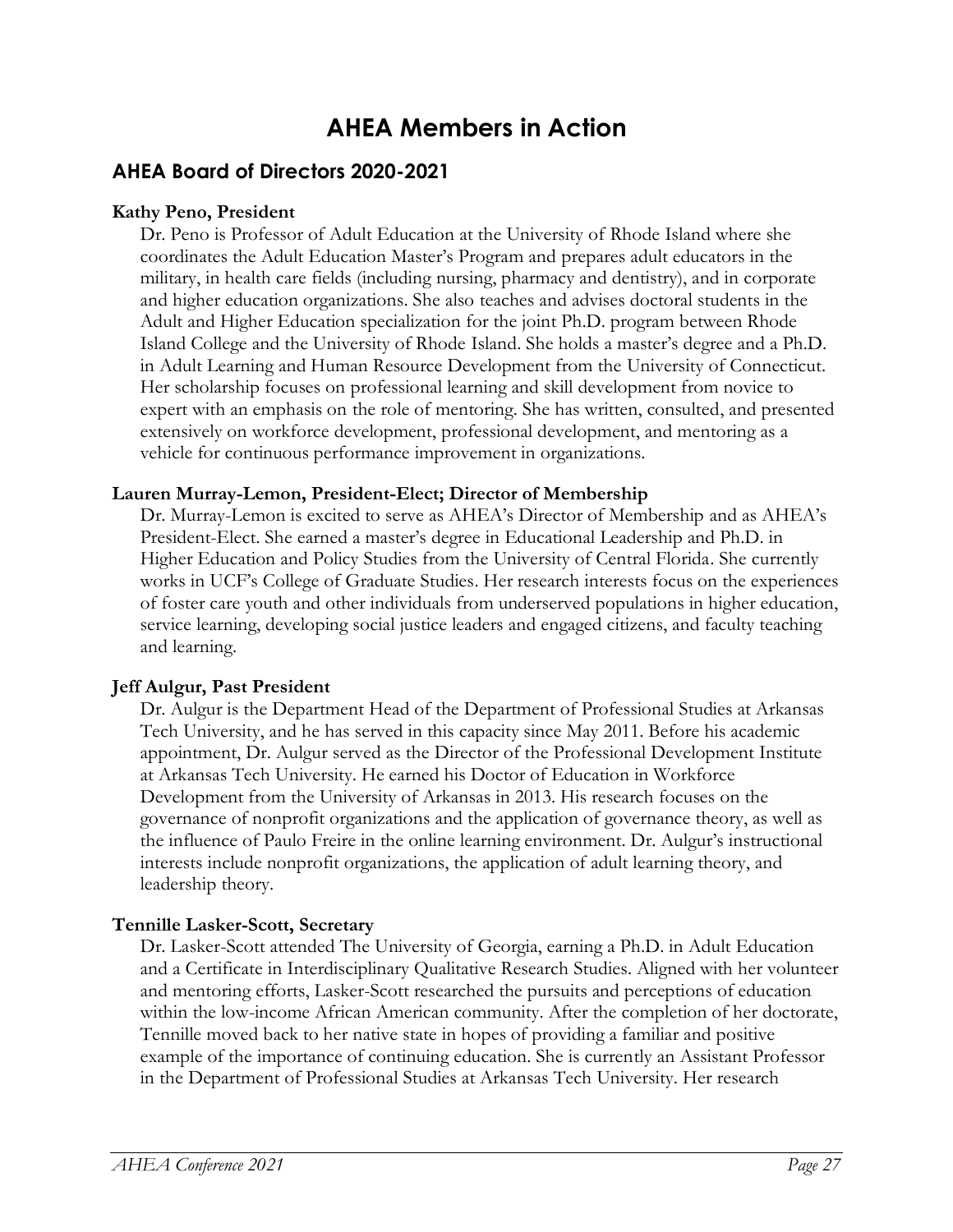interests include mentoring first-generation and low-income students, social contexts of education, and examining educational barriers of adult learners.

#### **Joann S. Olson, Director of AHEA Book Series; Conference Proceedings Co-Editor**

Dr. Olson has been involved in various aspects of adult education throughout her career, including computer training and leadership development. She earned a master's degree in Religious Education from Wheaton College and a Ph.D. in Adult Education from Penn State-University Park. Following graduate school, she spent two years coordinating faculty development for adjunct faculty teaching in an adult degree program that also offered several graduate-level programs. Currently, she is Associate Professor and Program Coordinator for an online Master's degree in adult and higher education at the University of Houston— Victoria. Her research interests focus on the intersection of higher education and adult learning, including workplace learning of recent college graduates and the experiences of first-generation students (of all ages) in college and following graduation.

#### **Matthew Lonam, Treasurer**

Dr. Lonam received his undergraduate degree in Political Science from Loyola College in Baltimore; his M.A. in Tourism Development from The George Washington University; and his Ph.D. from the University of Missouri in Higher and Adult Education. Dr. Lonam is a lifelong professional in the hospitality and tourism industry; he began his full-time teaching career as professor of hotel information systems at Johnson & Wales College, participated in the founding of the hotel school at Northern Arizona University, and received his doctorate while teaching hotel and restaurant management at the University of Missouri. Since receiving his doctorate, he has served as vice-president (Latin America, based in Mexico City) for the Educational Institute of the American Hotel & Lodging Association, Associate Director of GW's online master of tourism, and he currently serves as Associate Professor in the School of Business and Leadership at the University of Charleston teaching graduate Strategic & Executive Leadership courses and advising doctoral students on dissertation work.

#### **Rita Kenahan, Director at Large**

Dr. Kenahan refined her ideas and theories on adult learning through studies at Teachers College, Columbia University where she earned a Doctor of Education degree in 2014. She is recently retired from a robust career in the medical devices industry, most recently with Johnson & Johnson. In her last role in Professional Education, she supported surgeons, nurses and other medical professionals in their pursuits to enhance their teaching skills. She has traveled to all 50 states and many countries and delivered in-service training and faculty development programs to healthcare providers. She is a Registered Nurse and has three young adult children who are off navigating their own life journeys.

#### **Edith Gnanadass, Director-at-Large**

Dr. Edith Gnanadass is an assistant professor of higher and adult education at the University of Memphis in Tennessee. Previously, she worked at the Goodling Institute for Research in Family Literacy and the Institute for the Study of Adult Literacy at Penn State, Pennsylvania. She has more than 20 years of experience in adult and higher education working with diverse populations. She has also administered and taught in adult literacy and early childhood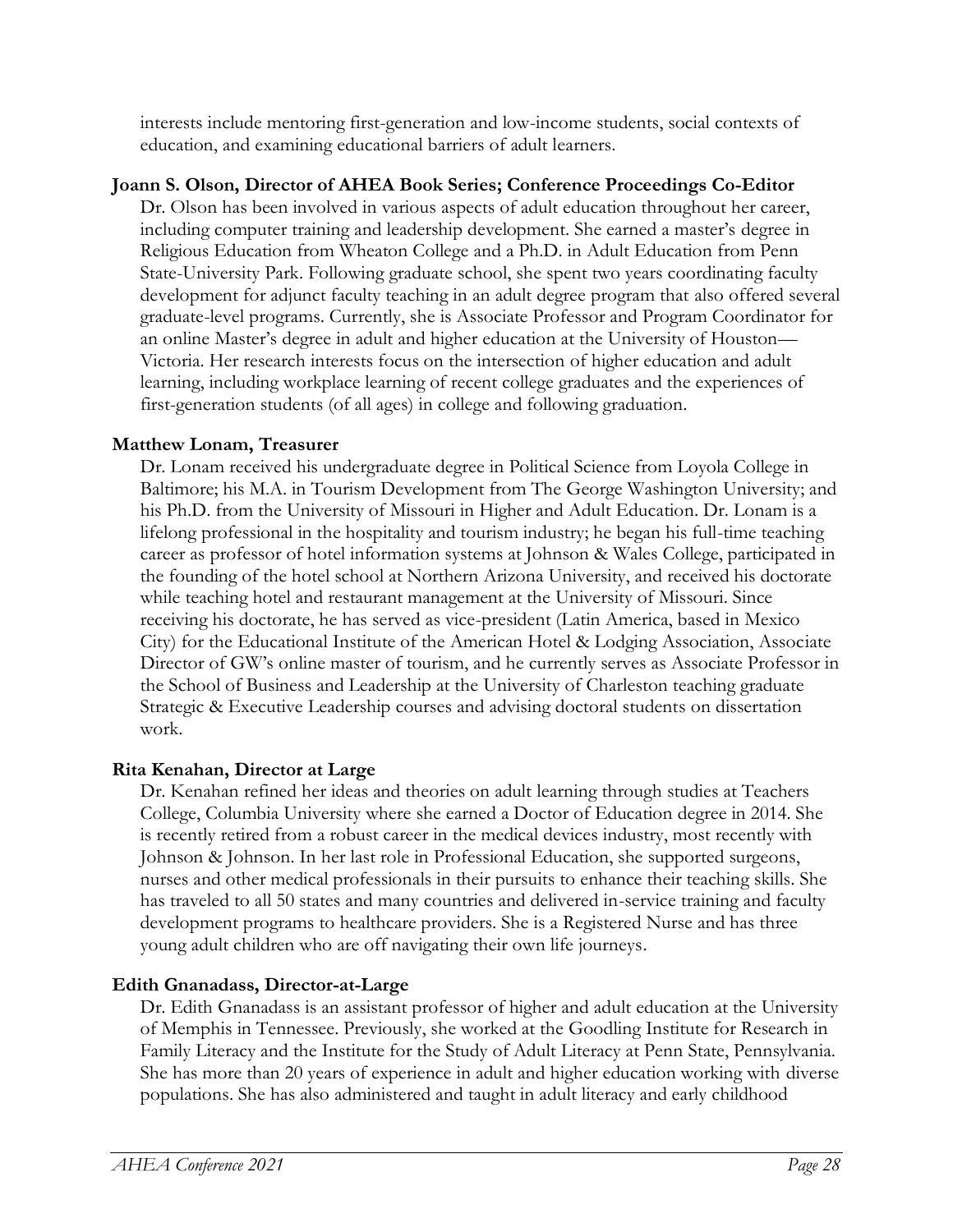programs in New York City for more than 16 years. Using a postcolonial feminist lens, her research interests include race and learning, cultural-historical activity theory (CHAT) as a framework to analyze learning, DesiCrit (theorizing the racial ambiguity of South Asian Americans), adult literacy, and using Black texts in adult and higher education and racialized immigrant narratives.

#### **Jane Northup, Director-at-Large**

Dr. Northup is a Criminalist and Quality Assurance Officer at the Rhode Island State Crime Laboratory where she co-coordinates the Crime Laboratory Educational Program. She is an Adjunct Assistant Professor and works with current law enforcement officers training to become crime scene investigators. She also advises and assists local police departments in their evidence room management policies and procedures through inspections, interviews, and reports to help assist them in attaining and retaining accreditation status. She specializes in skill development and strategies for effective practice in the workplace. She holds a master's degree in Adult Education from the University of Rhode Island and a Ph.D. in Education from a joint program with the University of Rhode and Rhode Island College.

#### **Oluwakemi (Kemi) Elufiede, Conference Proceedings Co-Editor**

Dr. Kemi Elufiede, Educator, Administrator, Entrepreneur, Author, Editor, and Poet, has 15 years of professional experience in public, higher, community (education), the non-profit sector, and social services. She is the Founder and President of Carnegie Writers, Inc. and K&E Educational Consulting Services, where she provides assistance in writing, editing, publishing, life-coaching, business, and non-profit management. Prior to entrepreneurship, Elufiede assumed many roles as a tutor, teacher, mentor, instructor, evaluations manager, dean, case manager, residence director. In these various roles, she implemented and facilitated programs for the improvement of literacy skills, behavioral health, developmental disabilities, career, workforce development, personal growth, faculty development, academic readiness, and student engagement. She has presented at more than 20 professional conferences/workshops and facilitated more than 30 programs. She holds a degree in P-12 Special Education from Abraham Baldwin Agricultural College, a B.L.S. in Psychology, and M.Ed. in Adult Education from Georgia Southern University. Additionally, she holds an MBA from West Chester University and an Ed.D. from Lipscomb University.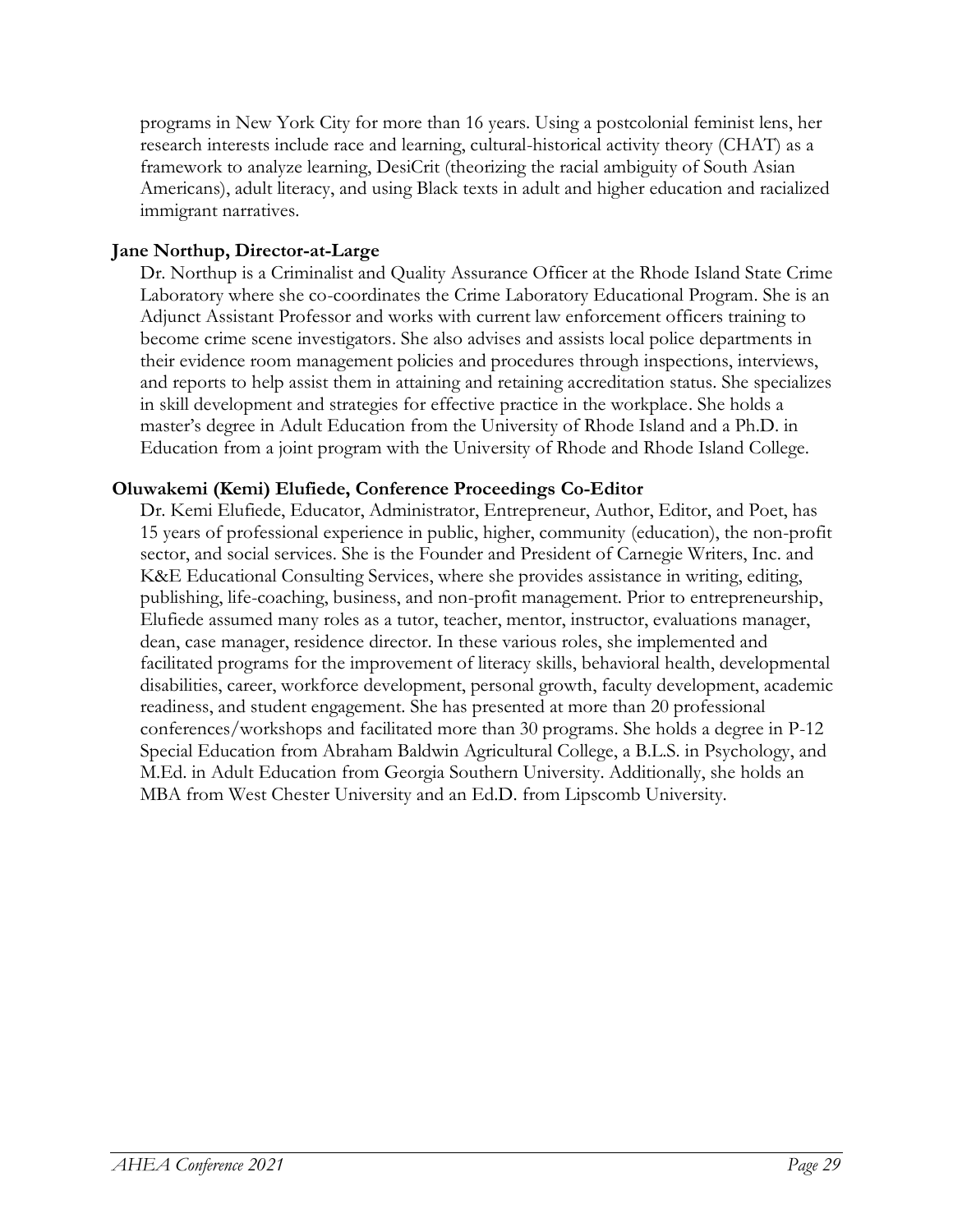## **AHEA Book Series**

<span id="page-29-0"></span>

**Transformative Learning in Healthcare and Helping Professions Education: Building Resilient Professional Identities**

Teresa J. Carter

Carrie J. Boden

Kathy Peno



#### **Unfinished Business: Compelling Stories of Adult Student Persistence**

Matt Bergman

Joann S. Olson

And Associates



#### **Leaps of Faith: Stories from Working-Class Scholars**

Edited by:

Anne C. Benoit

Joann S. Olson

Carrie Johnson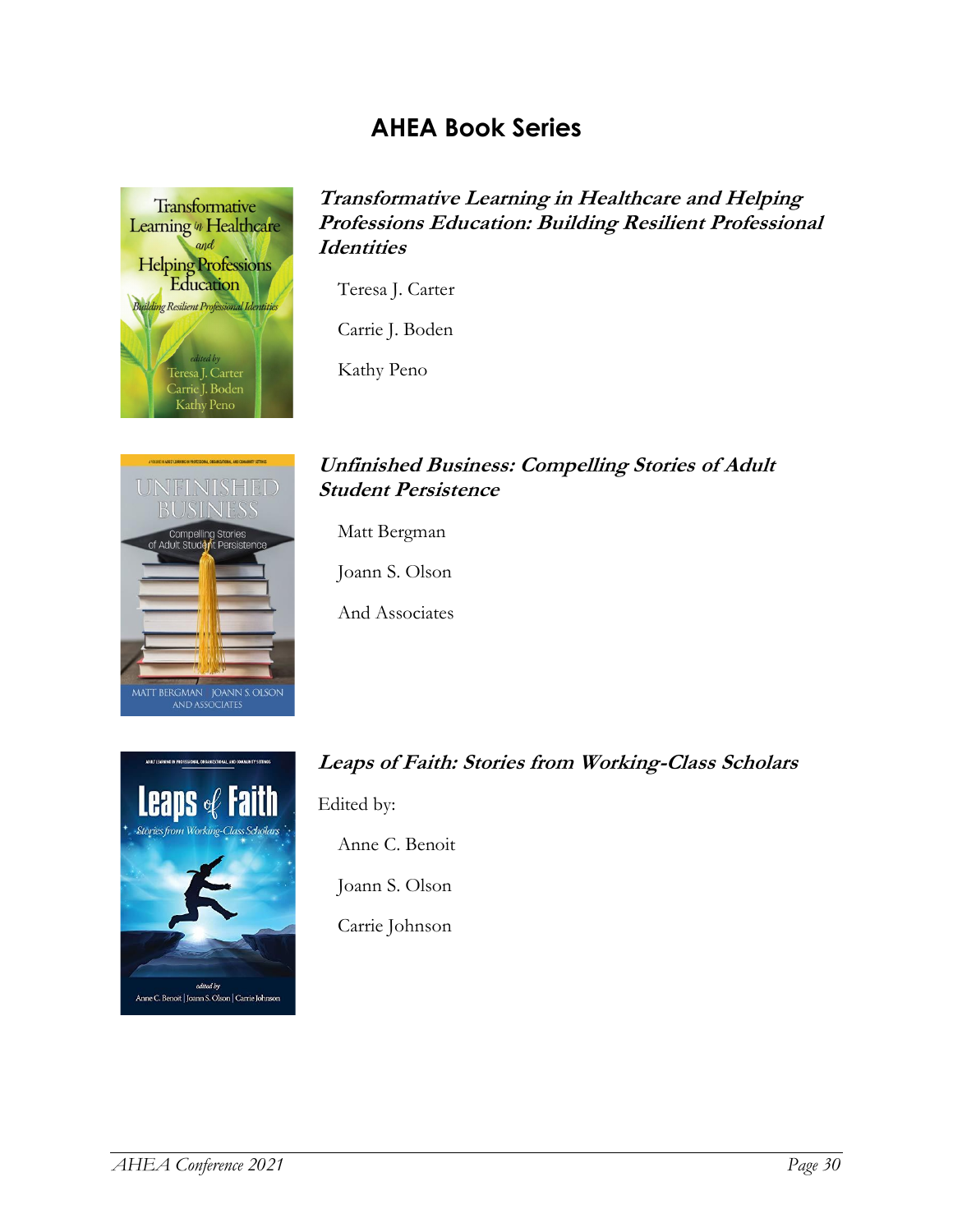

#### **Mentoring in Formal and Informal Contexts**

Edited by:

Kathy Peno

Elaine M. Silva Mangiante

Rita A. Kenahan

#### **Building Sustainable Futures for Adult Learners**



Edited by:

Jennifer K. Holtz, University of Arkansas at Little Rock Stephen B. Springer, Texas State University

Carrie J. Boden, Texas State University



#### **Conversations about Adult Learning in Our Complex World**

Edited by:

Carrie J. Boden, Texas State University

Kathleen P. King, University of South Florida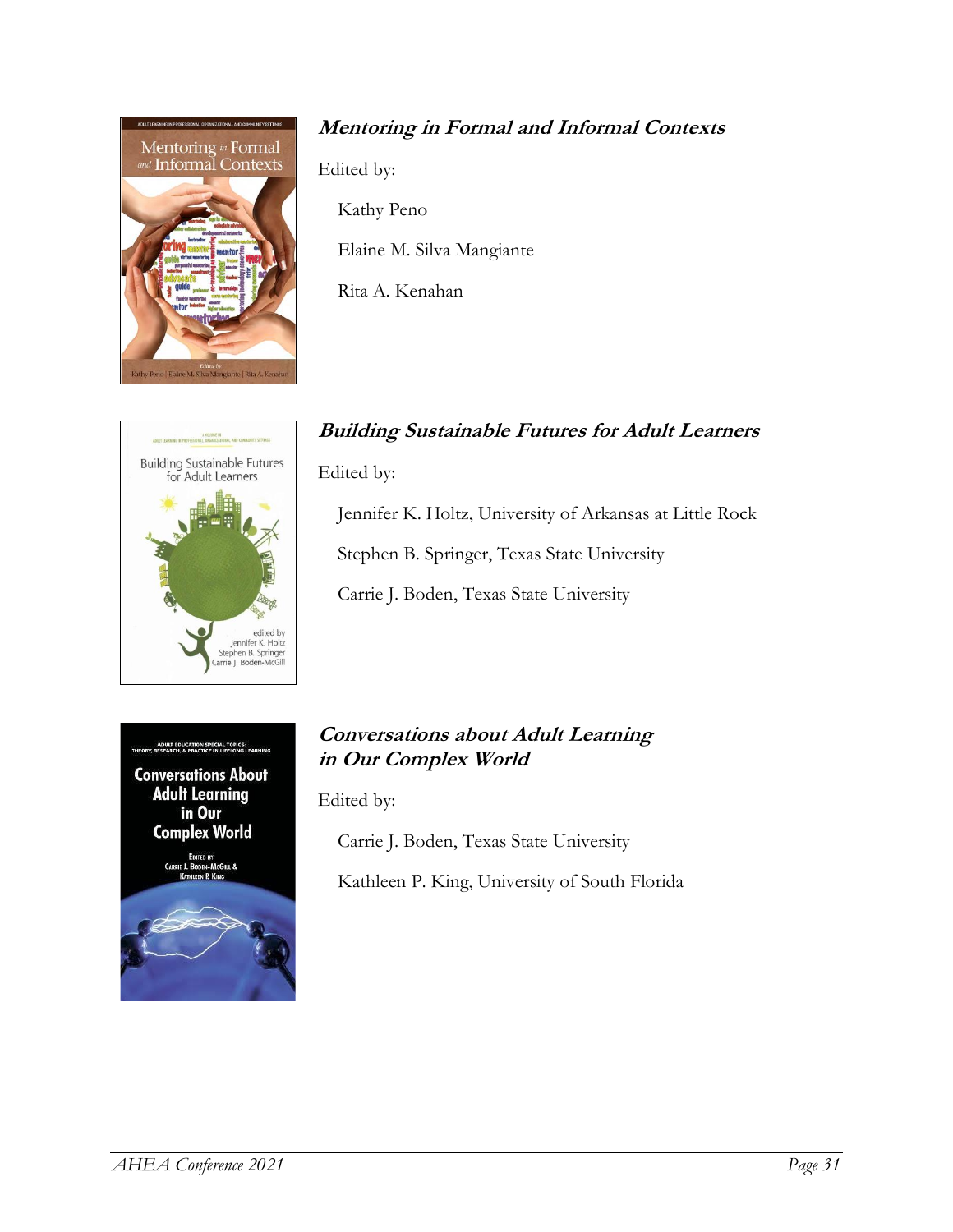

### **Developing and Sustaining Adult Learners**

Edited by:

Carrie J. Boden, Texas State University Kathleen P. King, University of South Florida



**Pathways to Transformation Learning in Relationship** Edited by:

Carrie J. Boden, Texas State University

Sola M. Kippers, Capella University

## **Next in the AHEA Book Series**

## <span id="page-31-0"></span>*Advancing the Global Agenda for Human Rights, Vulnerable Populations, and Environmental Sustainability: Adult Education as Strategic Partner*

and

## *Critical Approaches to Trauma in Adult Learning*

For the first time, AHEA is sponsoring two books in one year. If the last year has taught us anything, it's that the world is smaller and often more challenging than we're prepared for. Adult educators are uniquely equipped to respond to these challenges. The next two books in the AHEA Book Series focus on two areas in which we can be catalysts for change: globalization and responding to trauma. Look for these books at the AAACE Conference in Destin, Florida. Nevada. These books will also shape the theme for the AHEA 2022 conference next March.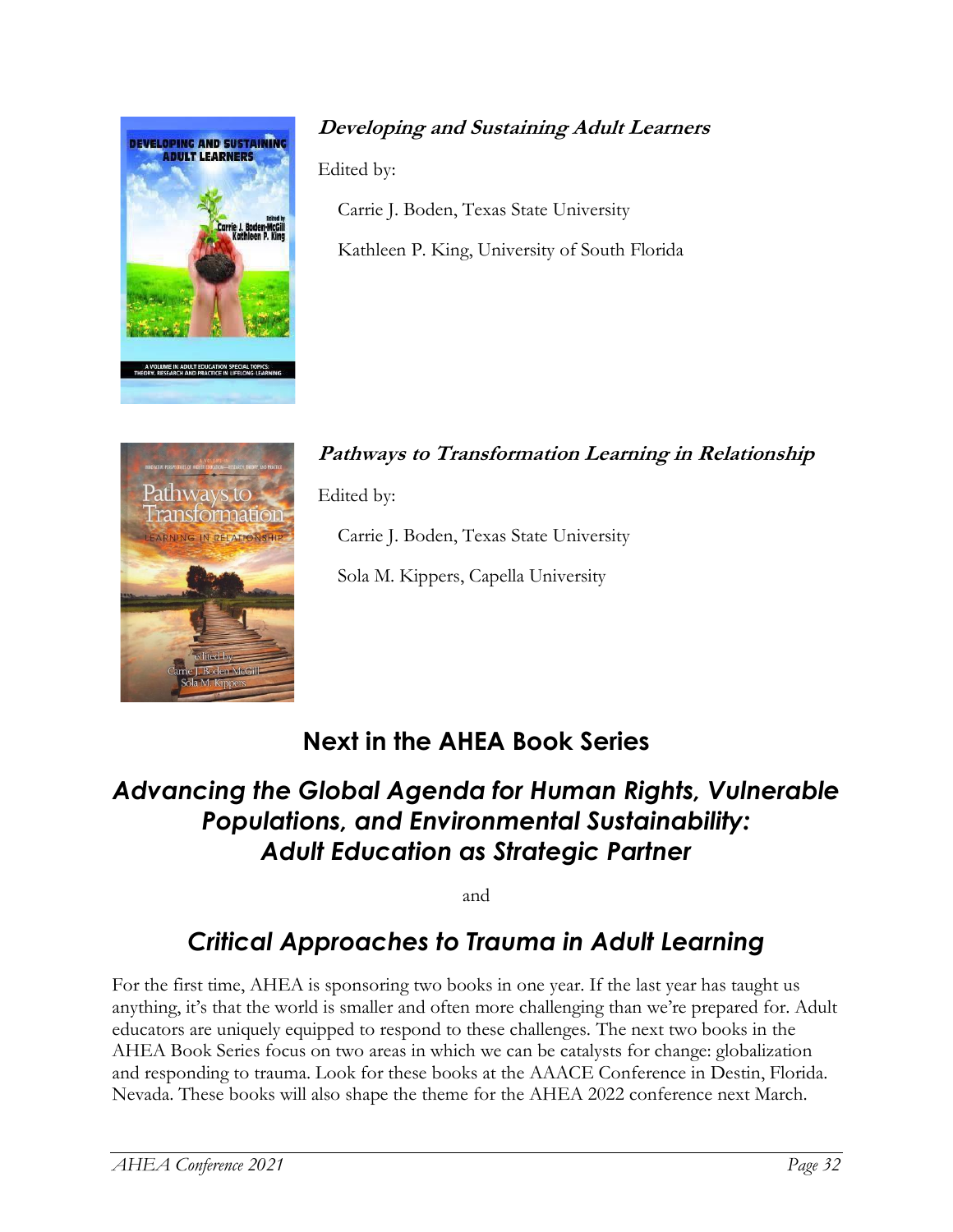## **AHEA Partner Organizations**

<span id="page-32-0"></span>AHEA is pleased to partner with other professional organizations to promote the advancement of adult education and lifelong learning.



The mission of the American Association for Adult and Continuing Education (AAACE) is to provide leadership for the field of adult and continuing education by expanding opportunities for adult growth and development; unifying adult educators;

fostering the development and dissemination of theory, research, information, and best practices; promoting identity and standards for the profession; and advocating relevant public policy and social change initiatives. AAACE is dedicated to the belief that lifelong learning contributes to human fulfillment and positive social change. We envision a more humane world made possible by the diverse practice of our members in helping adults acquire the knowledge, skills and values needed to lead productive and satisfying lives.



The Coalition Of Lifelong Learning Organizations

As a member of the Coalition of Lifelong Learning Organizations (COLLO), AHEA joins with others to:

- Shed light on major issues in lifelong learning education
- Advocate for policies and actions to achieve education opportunities for all adults
- Engage in dialogue, network, and voice perspectives on efforts to develop, maintain, and improve the development of adult learning within the United States and internationally.

Learn more about COLLO and download the Consultation Report at http://thecollo.org/.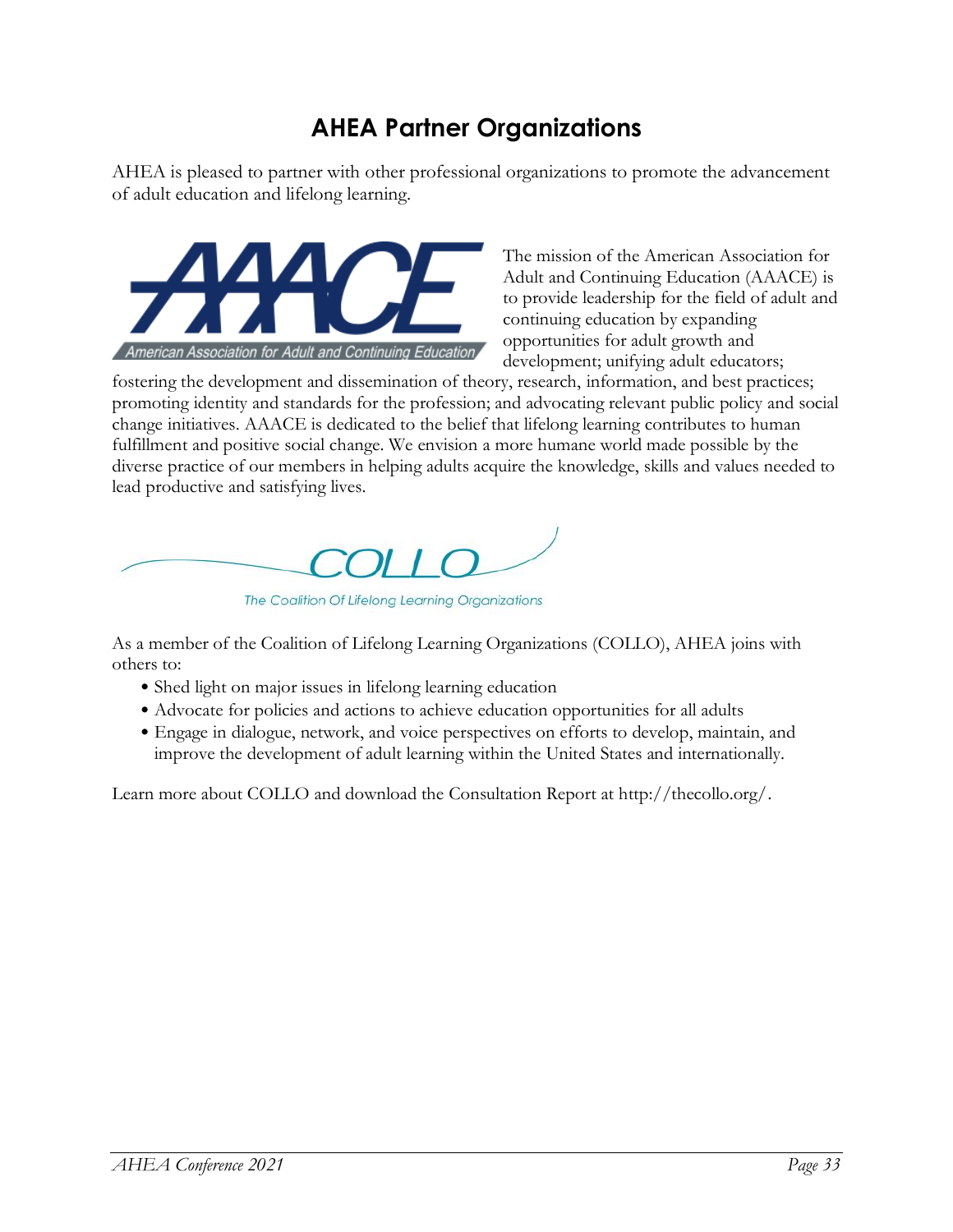## **Support AHEA**

<span id="page-33-0"></span>The Adult Higher Education Alliance, a  $501(c)(3)$  non-profit corporation, is an association of individuals and institutions committed to adult education. You may donate by using PayPal and by shopping with AmazonSmile (smile.amazon.com).



PayPal Giving Fund is an independent 501(c)(3) charitable organization that makes giving secure, easy, and reliable by Ensuring that 100% of every donation reaches the donor's chosen charity.

#### **Donate by**

- Visiting https://paypal.com/giving
- Enter *Adult Higher Education Alliance* in the Charity name field; Click to continue.
- See AHEA name; click to donate; complete the form.



AmazonSmile is a simple and automatic way for you to support your favorite charitable organization every time you shop, at no **You shop. Amazon gives.** cost to you. When you shop at smile.amazon.com, you'll find the exact same low prices, vast selection and convenient shopping

experience as Amazon.com, with the added bonus that Amazon will donate a portion of the purchase price to your favorite charitable organization. Amazon donates 0.5% of the price of your eligible AmazonSmile purchases to the charitable organization of your choice.

On your first visit to AmazonSmile (smile.amazon.com), you need to select a charitable organization to receive donations from eligible purchases before you begin shopping.

#### **How do I shop at AmazonSmile?**

- Visit smile.amazon.com.
- Search and choose *Adult Higher Education Alliance (Rayle, GA)* as your charity of choice.
- Shop for items, save with Amazon, and support AHEA.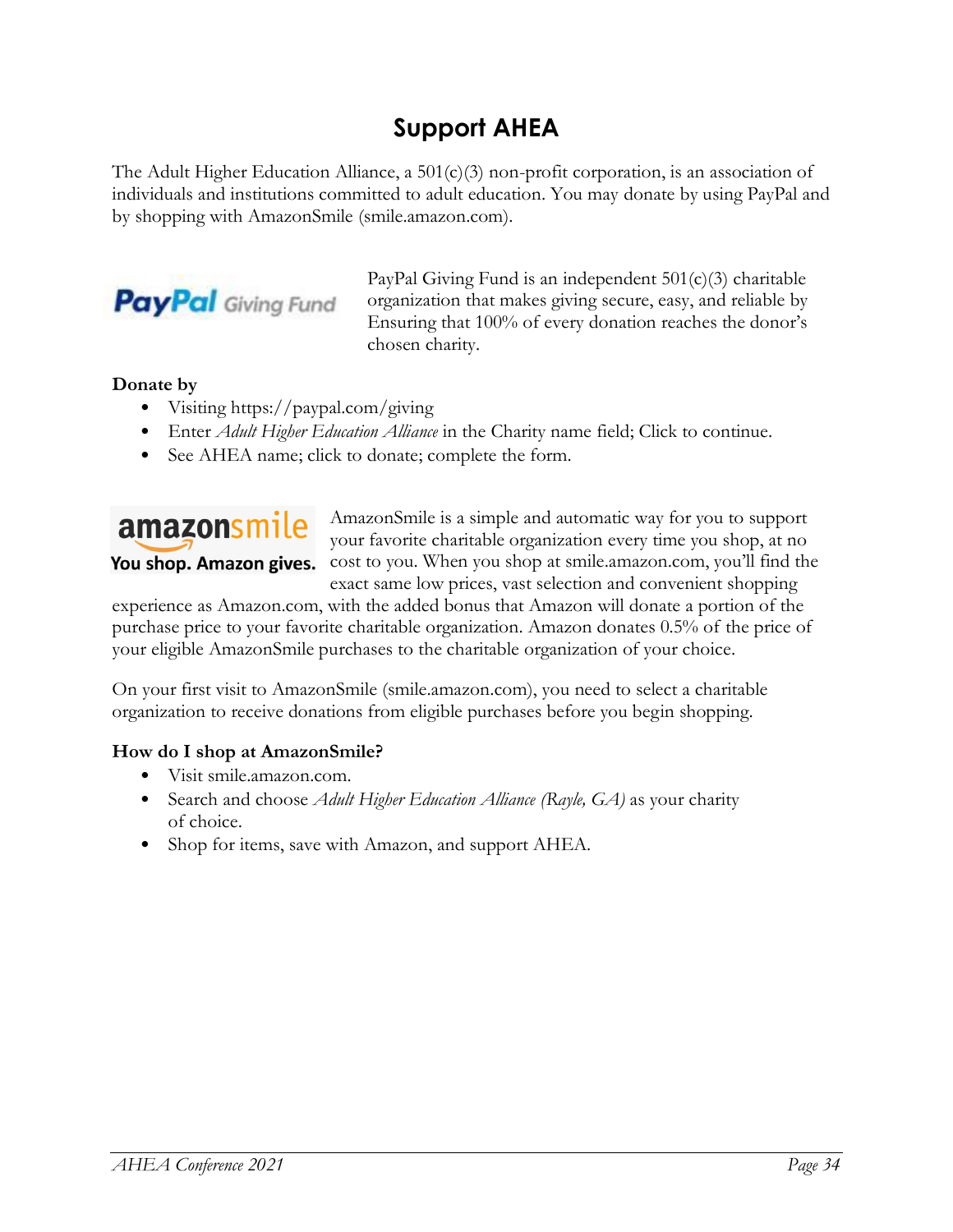## <span id="page-34-0"></span>**Call for Proposals: AHEA Book Series (2023 release)**

Since 2011, the AHEA Book Series has published books associated with the Adult Higher Education Alliance conferences. We are now soliciting proposals for the eleventh installment in the book series, with a projected release date of Fall 2023.

For the next book, we are soliciting proposals from our membership for an authored or edited book to be published in 2023. The topic of the book should be related to adult learning in professional, organizational, or community settings. Appropriate types of manuscripts will focus on presenting original research, building on theory, presenting a model, and/or sharing innovative practices. Manuscripts intended for practitioner audiences and academic audiences are welcomed.

Authors or editors proposing a book for the AHEA series should anticipate working closely with a member of AHEA's Editorial Board, either as a named editor or managing editor on the project. In addition, there is an expectation that authors and editors will attend and present at the AHEA conference the year the book is released. If proposing an edited volume, we ask that you plan to invite your contributing authors to attend and present at the conference as well.

The deadline for submitting a proposal is May 15, 2021. Authors will be notified of the proposal acceptance by July 1, 2021. All proposals will be peer-reviewed and evaluated for relevance to the field, marketing potential, strength of authorship/editorship, and strength of writing. A formal call for proposals will be forthcoming.

If you would like further information about this endeavor, contact Dr. Joann S. Olson at AHEABookSeries@gmail.com